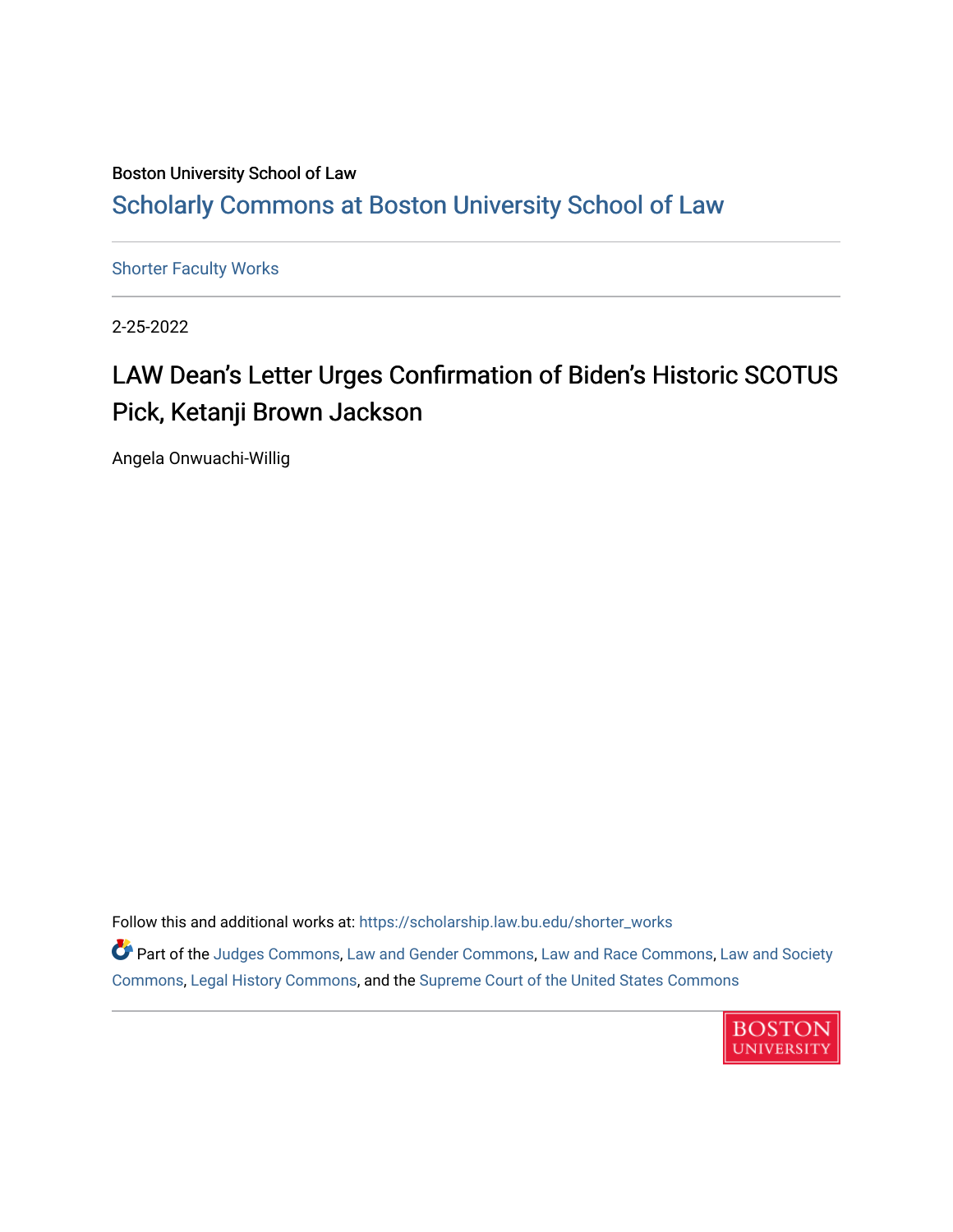<span id="page-1-0"></span>

*Ketanji Brown Jackson, a circuit judge of the US Court of Appeals for the District of Columbia Circuit, after President Joe Biden introduced her as his nominee to the US Supreme Court at the White House February 25. Photo by Drew Angerer/Getty Images*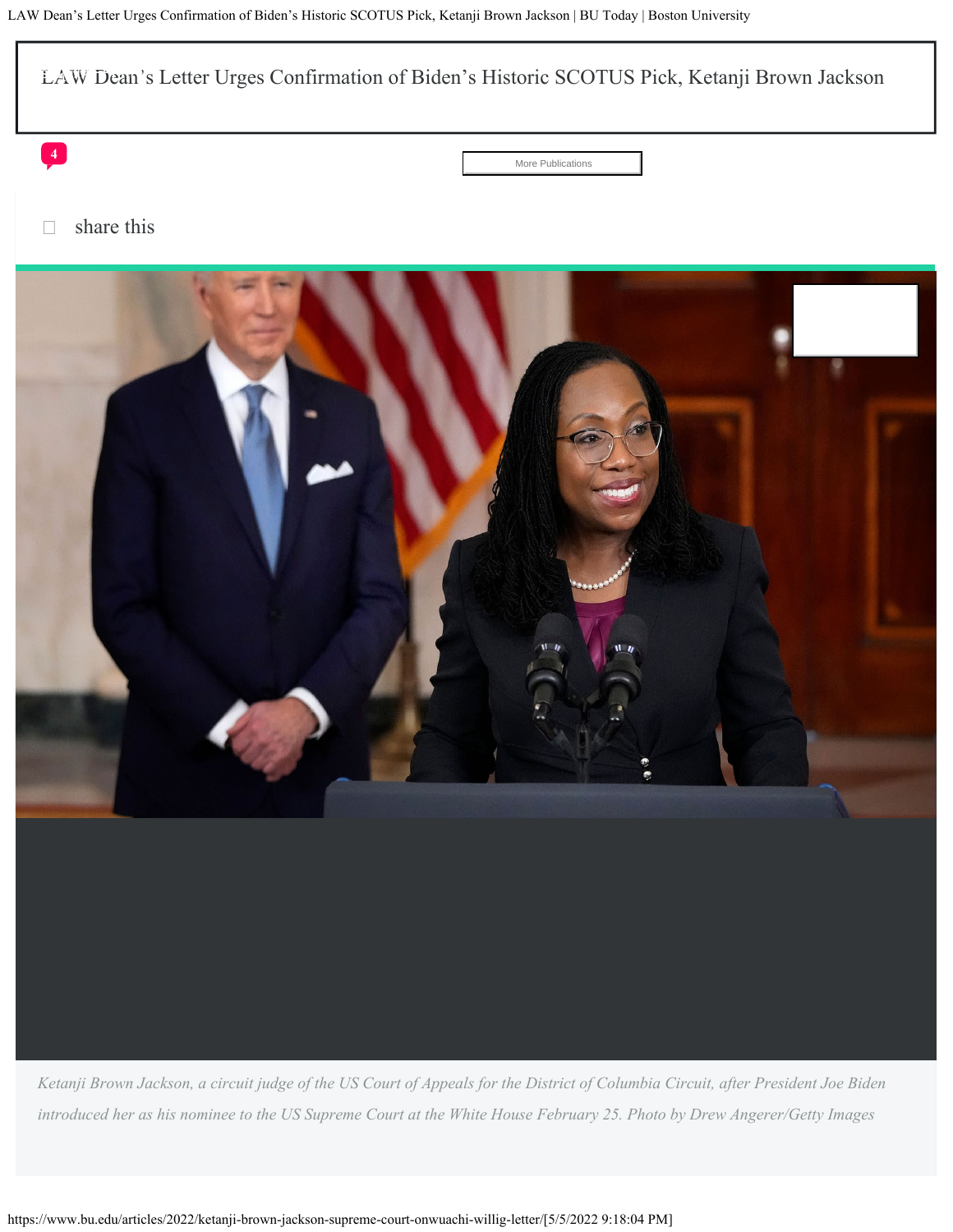## **SUPREME COURT LAW Dean's Letter Urges Confirmation of Biden's Historic SCOTUS Pick, Ketanji Brown Jackson**

**Angela Onwuachi-Willig's letter to US Senate: "Black women are vital contributors to our nation's democracy"**

February 25, 2022

Comments **[4](#page--1-1)**

By [Sara Rimer](https://www.bu.edu/today/author/sara-rimer/)

SHARE THIS

In a letter citing Black women's underrepresentation on the federal bench, Angela Onwuachi-Willig, dean of the BU School of Law, and more than 200 other Black women law deans and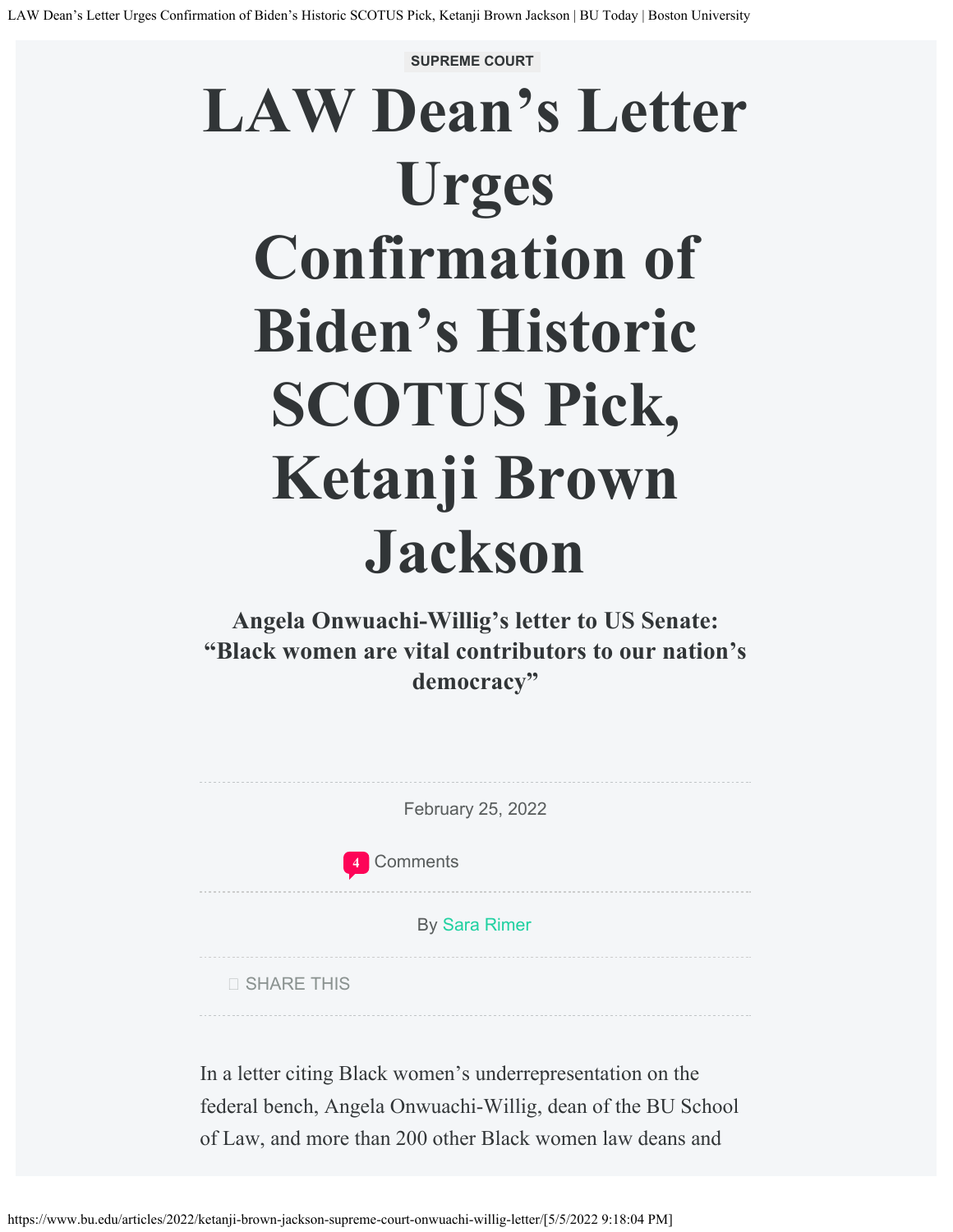professors urged the US Senate on Friday to confirm President Joe Biden's nominee, Ketanji Brown Jackson, to the nation's highest court "swiftly and with bipartisan support."

[Onwuachi-Willig,](https://www.bu.edu/law/profile/angela-onwuachi-willig/) a cofounder of the [Law Deans Antiracist](https://www.bu.edu/articles/2021/angela-onwuachi-willig-honored-for-efforts-to-bring-antiracist-reform-to-legal-educations) [Clearinghouse Project](https://www.bu.edu/articles/2021/angela-onwuachi-willig-honored-for-efforts-to-bring-antiracist-reform-to-legal-educations), wrote the initial draft of the letter and orchestrated the effort to collect the more than 200 signatures from Black women law professors by Friday afternoon. In the letter, Onwuachi-Willig wrote that she and the other signers were "ecstatic" about Biden's nomination of Jackson, who, if confirmed, would be the first Black woman to serve on the Supreme Court—as well as the first former public defender and the first since Thurgood Marshall to have represented defendants in criminal court. (Marshall, appointed in 1967, was the first Black Justice.) Jackson would replace Justice Stephen G. Breyer (Hon.'95), who is retiring.



In a letter of support for Ketanji Brown Jackson signed by more than 200 other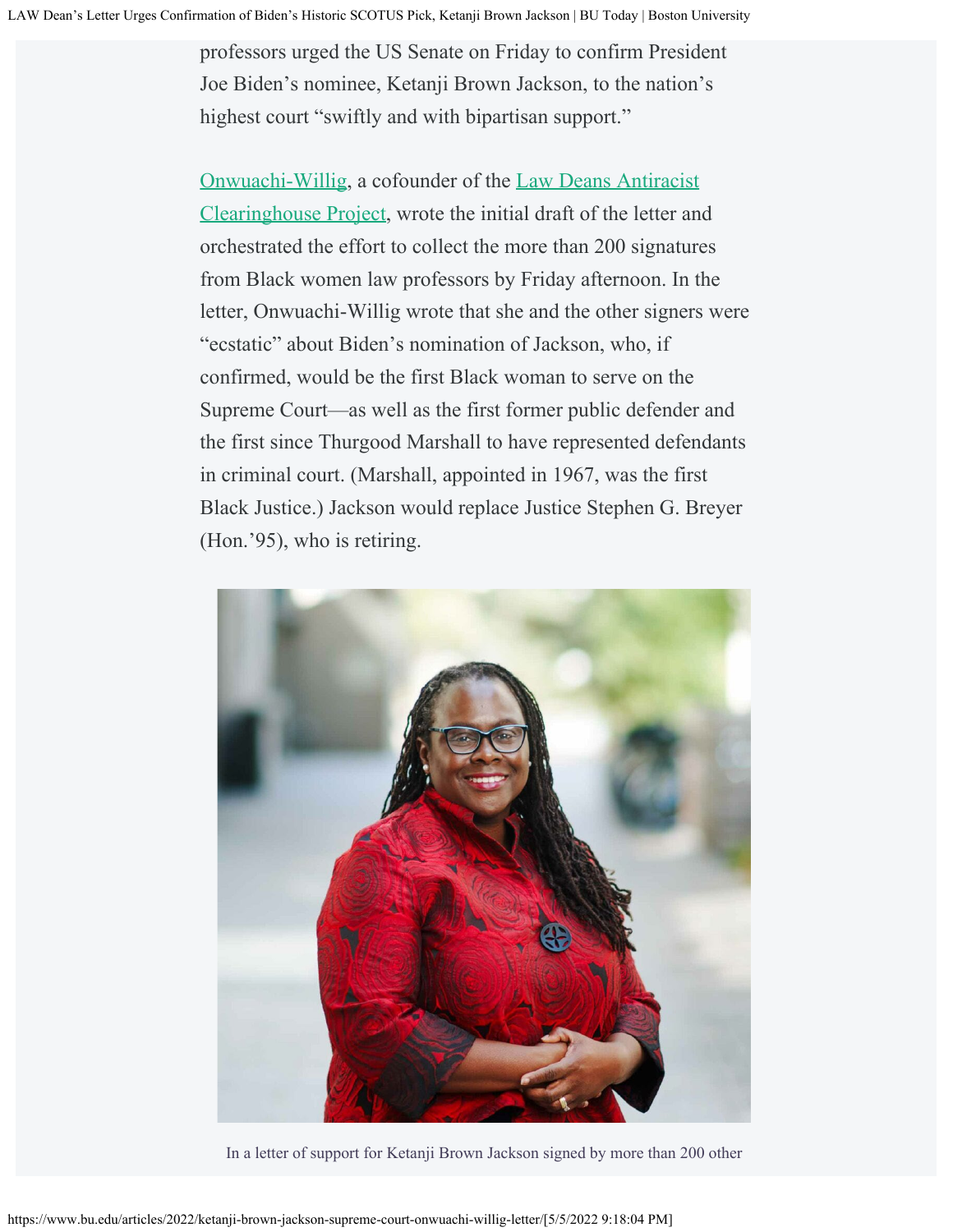Black women law deans and professors, BU LAW Dean Angela Onwuachi-Willig wrote: Jackson "has repeatedly shown that she has the legal acumen, temperament, experience, character, integrity, and dedication to the Constitution and rule of law that is needed to serve on the nation's highest court." Photo by Doug Levy

Onwuachi-Willig, BU's Ryan Roth Gallo and Ernest J. Gallo Professor of Law, noted Jackson's achievements in the letter, writing that "with nearly ten years of service as a federal judge, experience clerking for Supreme Court Justice Stephen Breyer and two lower-court judges, and a record of leadership on the United States Sentencing Commission, she will make an incredible Supreme Court Justice."

Pointing out that the court "decides some of the most contentious and difficult questions facing the nation," and that its opinions affect everyone in the country, the letter underscored "the importance of having a court that reflects the diversity of experiences, perspectives, and backgrounds in our great nation."

"As a Black woman attorney, I'm super excited about this transformative moment for our country," Onwuachi-Willig told *BU Today*. "As Justice Ruth Ginsburg once said, 'It's so important for little girls to see women on the Supreme Court it's natural and proper.' I'm just excited for little Black girls to have the opportunity to look at the highest court and know it's natural and proper for a Black woman justice to be sitting on the Supreme Court of the United States."

It's also important for people other than little Black girls to see a Black woman on the highest court, Onwuachi-Willig said. Bernice Bouie Donald, a US circuit judge of the US Court of Appeals for the Sixth Circuit, who was the first Black woman judge in Tennessee, gave a talk at LAW this week, and "she told a story about how when she was first running for state office, she presented herself for an interview and the person running the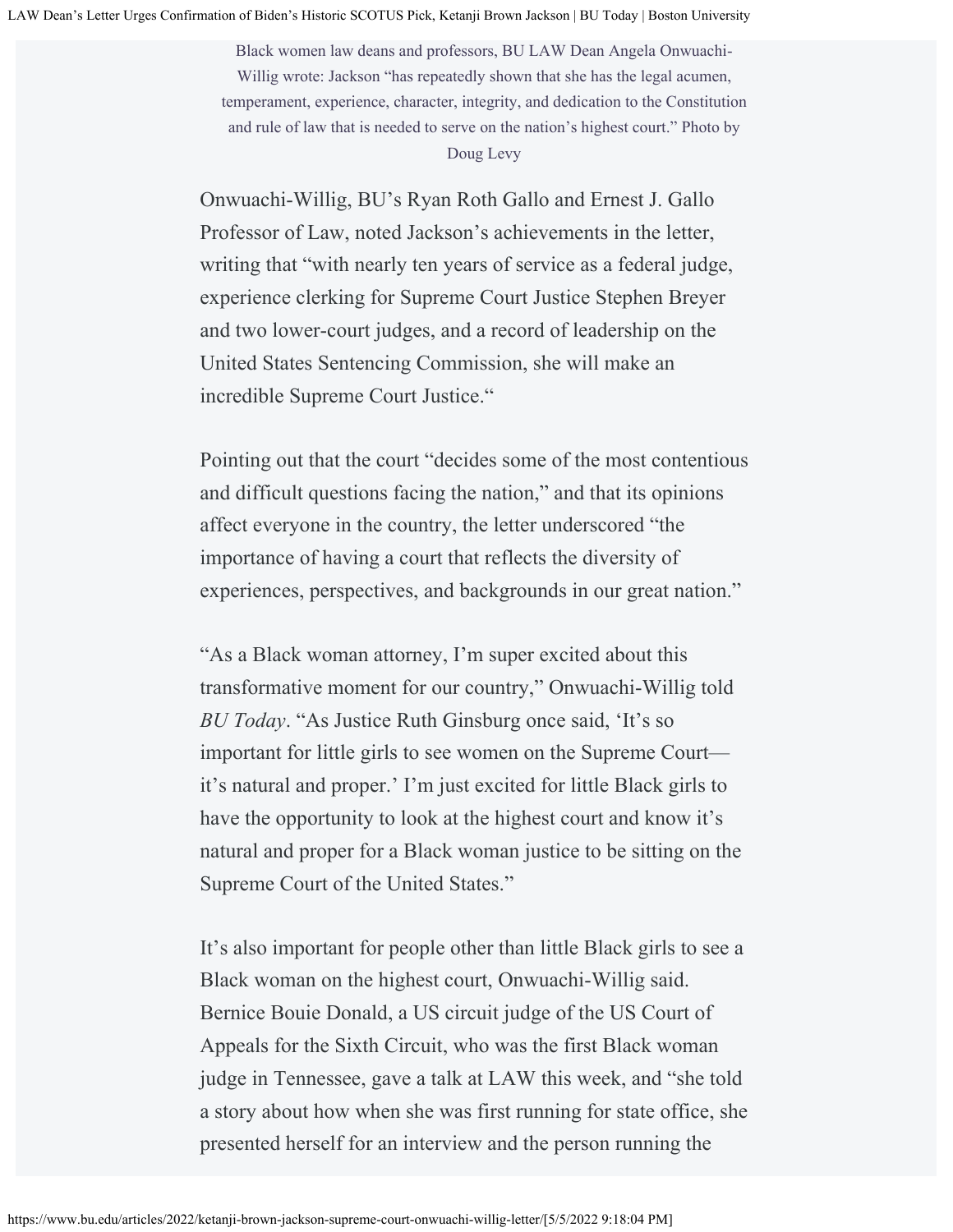program told her, 'You don't look like a judge,'" Onwuachi-Willig said. "The woman had never seen a Black woman judge before, so the idea was inconceivable to her. That's why it's important for everyone—little white boys, young Asian Americans—to see a Black woman justice as 'natural and proper."

The hearings on Jackson's nomination are expected to be highly contentious—"from this moment on, the Supreme Court nomination will be a fierce and nasty affair," the *New York Times'* Michael Shear wrote after Biden's announcement. But as Onwuachi-Willig's letter notes, Jackson has already been confirmed by the US Senate three times on a bipartisan vote, including less than one year ago, in June 2021, for a seat on the US Court of Appeals for the DC Circuit.

In an interview Friday with CNN, Onwauchi-Willig talked about how important it is that Jackson, who has two children, is a mother—"just like Justice Amy Coney Barrett is a mother." It's especially important that she's bringing to the nation's highest court her perspective as a Black mother, Onwauchi-Willig told CNN. "There are so many issues that face women at the intersection of race and gender and motherhood or just gender and motherhood, and she's going to bring a really important perspective in that respect."

**Strong Letter of Support from Black Women Law Professors for Judge Ketanji Brown Jackson to Serve as Associate Justice of the United States Supreme Court**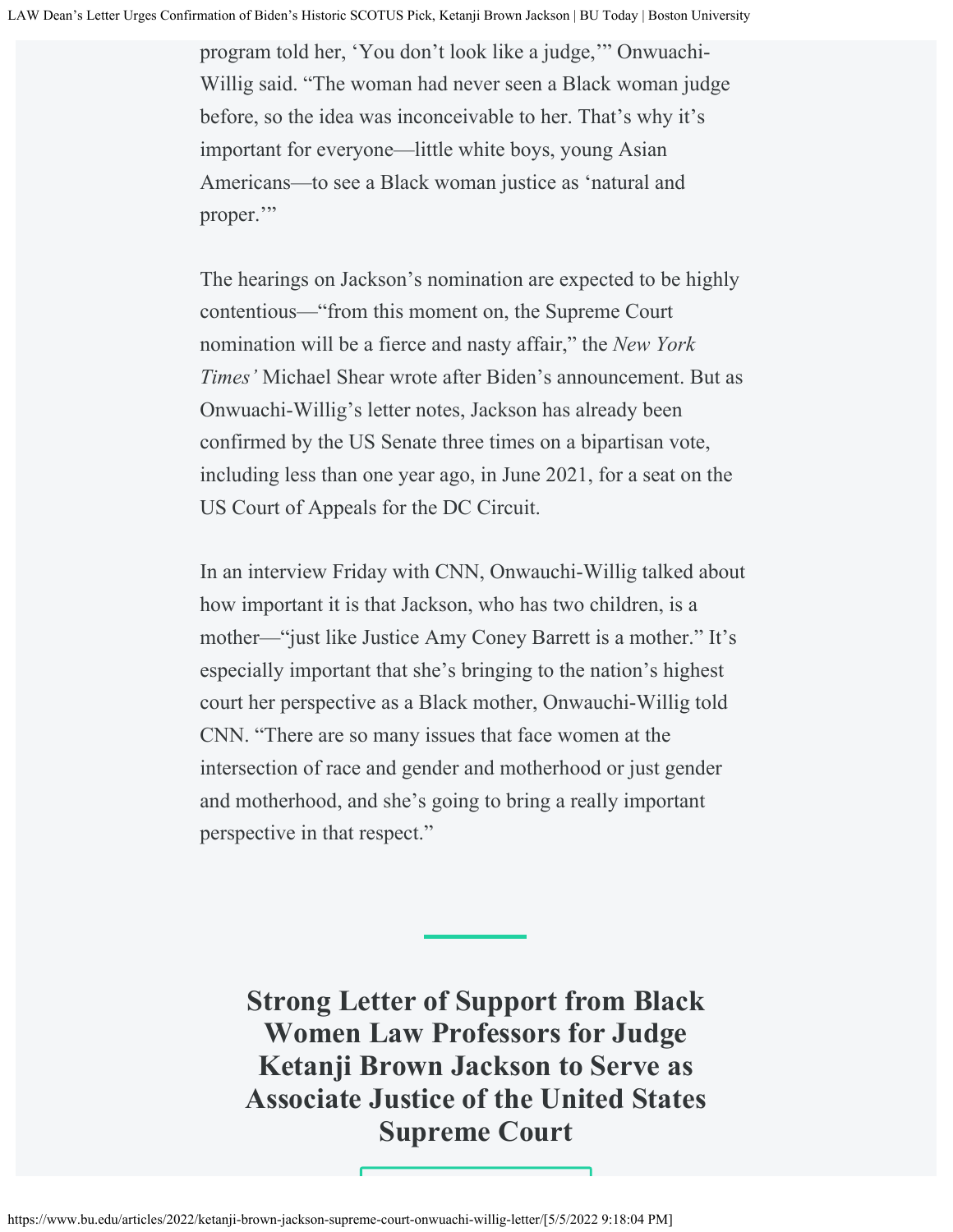[READ THE FULL LETTER](#page-1-0)

February 25, 2022

As more than 200 Black women law professors, we write to express our unequivocal support for the nomination and appointment of Judge Ketanji Brown Jackson to the Supreme Court of the United States. We have eagerly awaited the opportunity for President Biden to follow through on his commitment to nominate and appoint the first Black woman to the Court, and we are ecstatic that he has chosen Judge Jackson to fill this historic position. With nearly ten years of service as a federal judge, experience clerking for Supreme Court Justice Stephen Breyer and two lower-court judges, and a record of leadership on the United States Sentencing Commission, she will make an incredible Supreme Court Justice. She has already been confirmed three times on a bipartisan vote, including less than one year ago in June 2021 for a seat on the United States Court of Appeals for the DC Circuit. We urge you to confirm her for appointment to the Supreme Court of the United States without delay.

When Justice Thurgood Marshall retired in 1991 after 24 years of service on the Supreme Court, his colleague, Justice Sandra Day O'Connor, penned this reflection:

"*Although all of us come to the*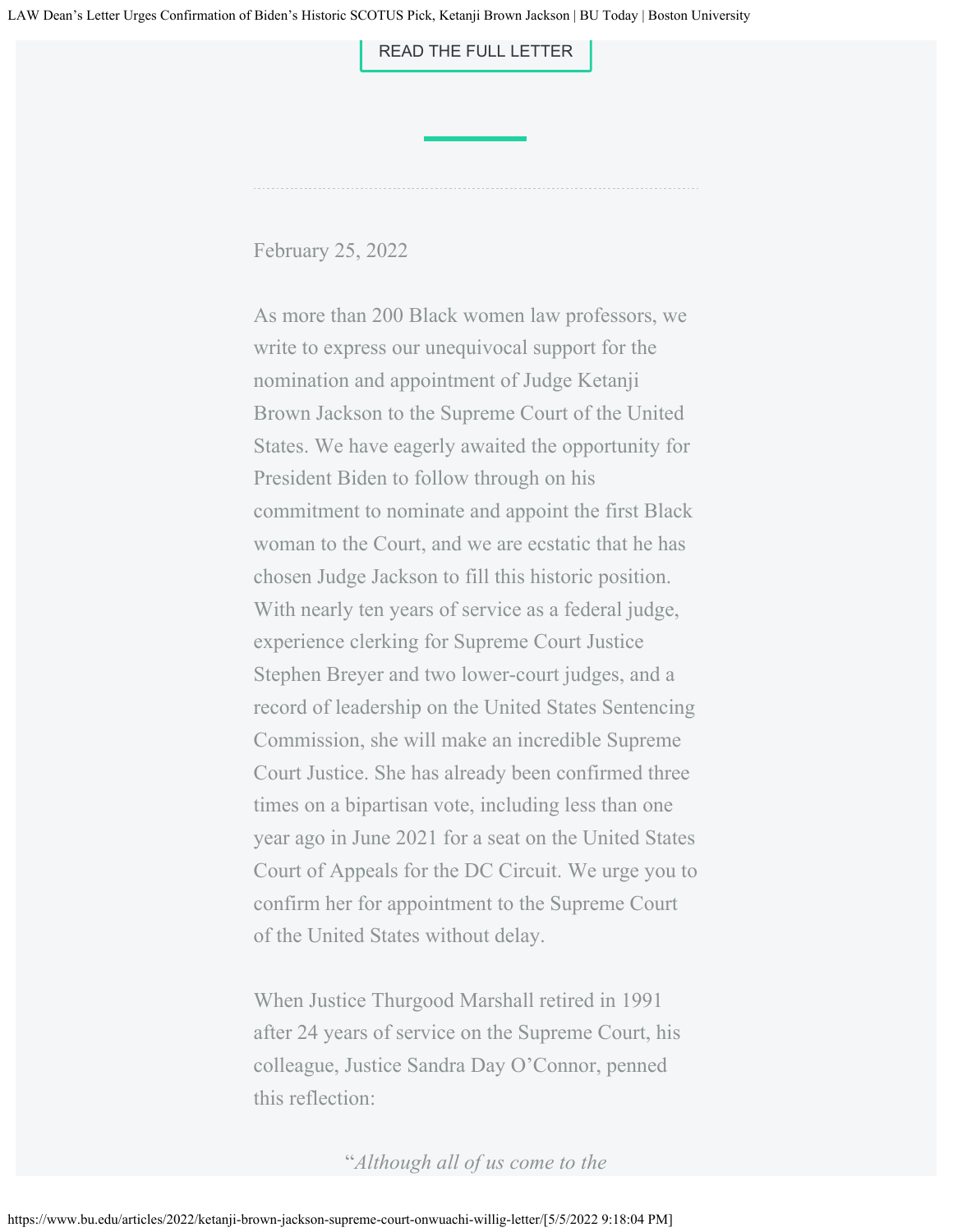*Court with our own personal histories and experiences, Justice Marshall brought a special perspective. His was the eye of a lawyer who saw the deepest wounds in the social fabric and used the law to help heal them. His was the ear of a counselor who understood the vulnerabilities of the accused and established safeguards for their protection. His was the mouth of a man who knew the anguish of the silenced and gave them a voice.*

*At oral arguments and conference meetings, in opinions and dissents, Justice Marshall imparted not only his legal acumen but also his life experiences, constantly pushing and prodding us to respond not only to the persuasiveness of legal argument but also to the power of moral truth.*"

*— Sandra Day O'Connor, [Thurgood Marshall: The](https://www.jstor.org/stable/1229051?seq=1#metadata_info_tab_contents) [Influence of a Raconteur](https://www.jstor.org/stable/1229051?seq=1#metadata_info_tab_contents), 44 Stanford Law Review 1217, 1217-18 (1992)*

As her words demonstrate, Justice O'Connor, the first woman to serve on the Supreme Court, recognized the importance of having a court that reflects the diversity of experiences, perspectives, and backgrounds in our great nation.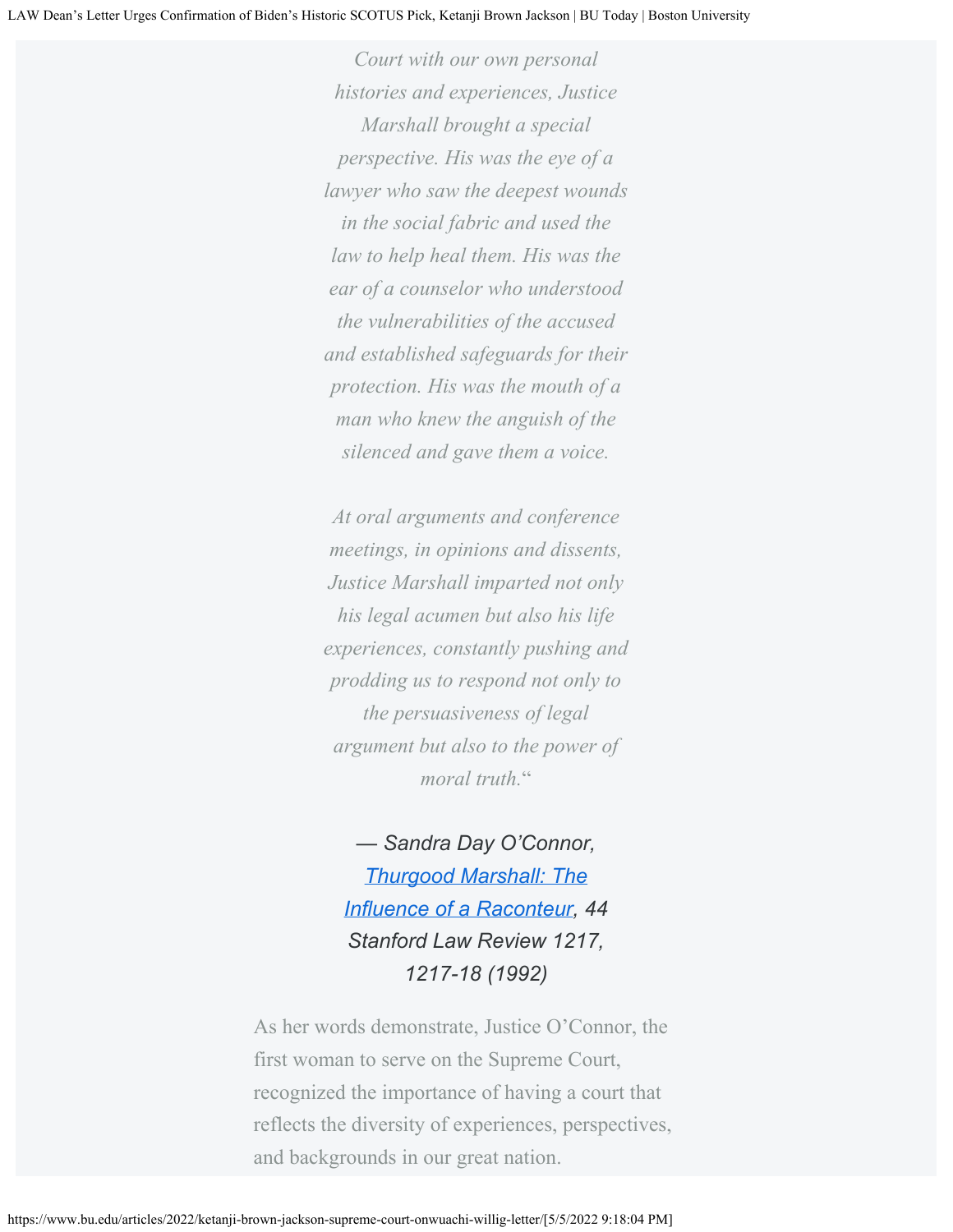Each year, the Court decides some of the most contentious and difficult questions facing the nation. Its opinions affect all individuals living in the United States. Justice O'Connor regarded diversity to be of great significance to the Court because it enhanced the justices' deliberations behind the scenes and, ultimately, enriched the drafting of their opinions, concurrences, and dissents. President Reagan, who nominated Justice O'Connor, acknowledged the significance of diversity in the judiciary as well when he pledged to appoint more women to the courts "in an effort to bring about a better balance on the federal bench." Lou Cannon, *[Reagan Pledges He Would Name a Woman to the](https://www.washingtonpost.com/archive/politics/1980/10/15/reagan-pledges-he-would-name-a-woman-to-the-supreme-court/844817dc-27aa-4f5d-8e4f-0ab3a5e76865/) [Supreme Court](https://www.washingtonpost.com/archive/politics/1980/10/15/reagan-pledges-he-would-name-a-woman-to-the-supreme-court/844817dc-27aa-4f5d-8e4f-0ab3a5e76865/)*, Washington Post (Oct. 15, 1980).

Throughout the history of the United States, laws have been created, enacted, interpreted, and enforced predominantly by white men. Today, although white men comprise roughly 30 percent of the nation's population, they make up more than 70 percent of the federal judiciary. Conversely, acc[o](https://www.pewresearch.org/fact-tank/2022/02/02/black-women-account-for-a-small-fraction-of-the-federal-judges-who-have-served-to-date/)rding to [a 2022 report from the Pew Research](https://www.pewresearch.org/fact-tank/2022/02/02/black-women-account-for-a-small-fraction-of-the-federal-judges-who-have-served-to-date/) [Center](https://www.pewresearch.org/fact-tank/2022/02/02/black-women-account-for-a-small-fraction-of-the-federal-judges-who-have-served-to-date/), of the 3,843 people who have served as federal judges throughout our nation's history, only 70 have been Black women. That is fewer than two percent, far below Black women's representation among the population in the United States.

The Supreme Court is ["charged with ensuring the](https://www.supremecourt.gov/about/constitutional.aspx) [American people the promise of equal justice under](https://www.supremecourt.gov/about/constitutional.aspx) [law and, thereby, also functions as guardian and](https://www.supremecourt.gov/about/constitutional.aspx) [interpreter of the Constitution."](https://www.supremecourt.gov/about/constitutional.aspx) Representation matters. It is essential to fairness, justice, and the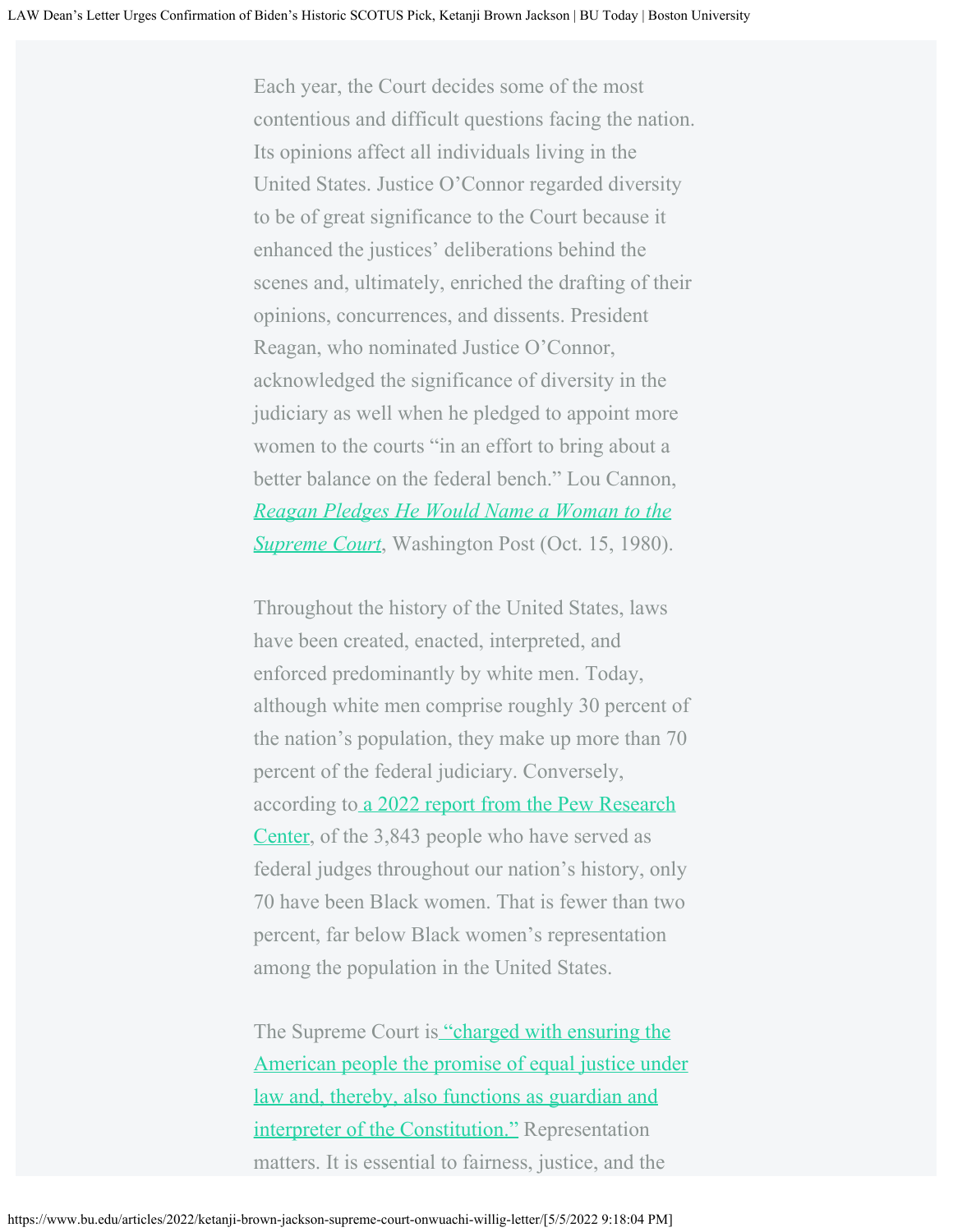Court's legitimacy. All of these are weakened when its justices neither look like the rest of the United States nor reflect the values of a segment of society.

For these reasons, we support President Biden's nomination of a Black woman to the Supreme Court. Black women are vital contributors to our nation's democracy and must not be excluded from critical institutions within our constitutional democracy. The bench is deep. There is a large and diverse pool of highly qualified candidates with exceptional credentials that are equal to or exceed those of many of the most respected justices in our history.

Judge Ketanji Brown Jackson is eminently qualified for this critical position. She is one of the brightest legal minds in the country with a well-rounded set of experiences in the legal system and judiciary that will make her an exceptional Supreme Court Justice. Of particular note, her experience includes service as a public defender, a first for the Supreme Court, which will enable her to contribute an important new perspective to the Court. Throughout her career, whether it was as a Supreme Court law clerk, the vice chair of the United States Sentencing Commission, or a federal trial court or appellate court judge, Judge Ketanji Brown Jackson has repeatedly shown that she has the legal acumen, temperament, experience, character, integrity, and dedication to the Constitution and rule of law that is needed to serve on the nation's highest court.

We, the undersigned, as Black women educating the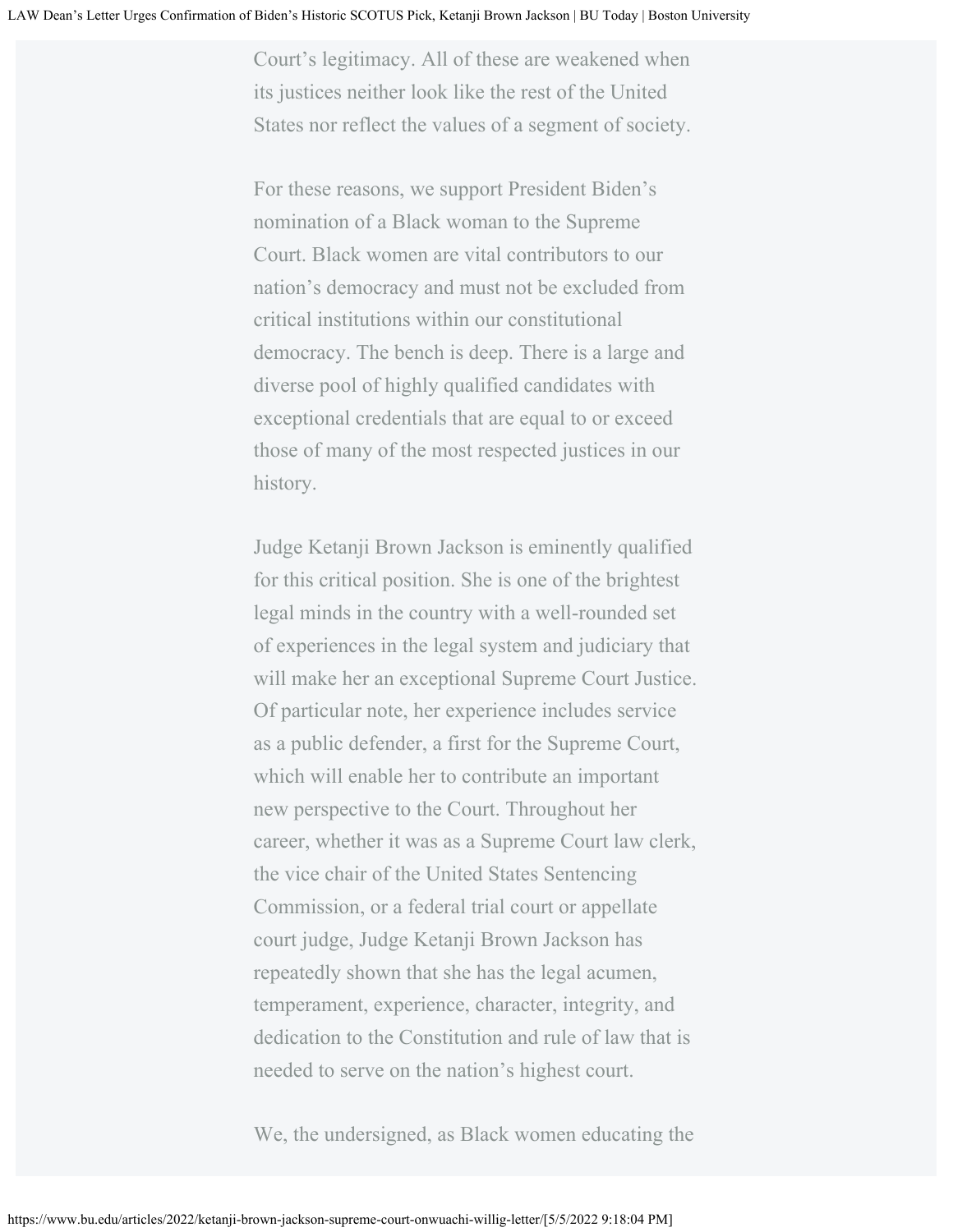next generation of lawyers who will serve on our courts, in our legislatures, and in other roles in our justice system, urge the United States Senate to act swiftly, and with bipartisan support, to confirm Ketanji Brown Jackson as the next Associate Justice on the Supreme Court of the United States.

Please note that we have signed this letter in our individual capacity. Institutional affiliation is noted for identification purposes only.

Sincerely,

Angela Onwuachi-Willig (she/hers/ella) Dean and Ryan Roth Gallo & Ernest J. Gallo Professor of Law Boston University School of Law

Danielle M. Conway Dean and Donald J. Farage Professor of Law Penn State Dickinson Law

> Trina Jones Jerome M. Culp Professor of Law Duke Law School

Catherine Smith Chauncey G. Wilson Memorial Research Chair Denver University Sturm College of Law

Melissa Murray Frederick I. and Grace Stokes Professor of Law New York University School of Law

> Michelle Adams Professor of Law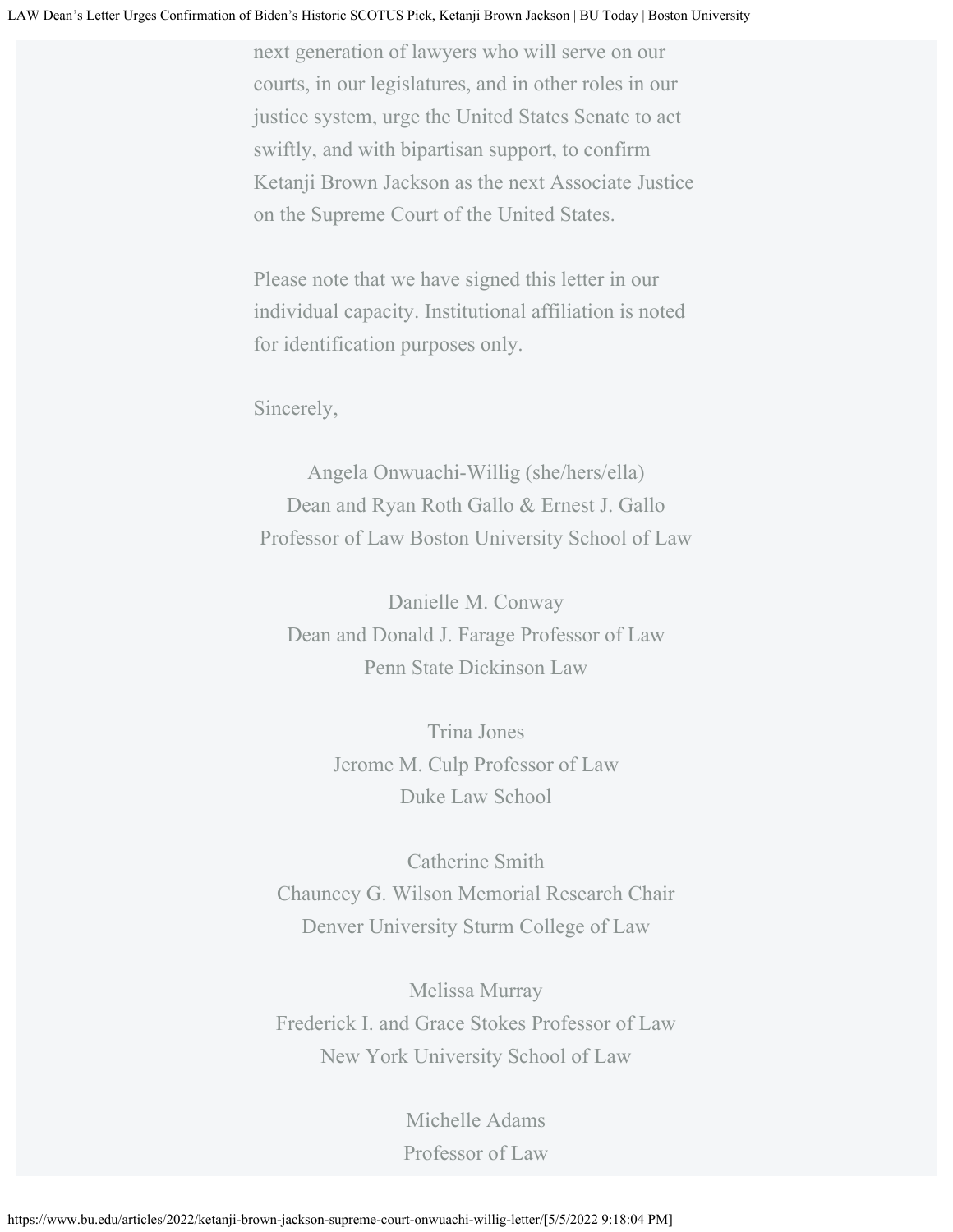Cardozo Law School

Angela E. Addae Assistant Professor of Law University of Oregon School of Law

Adjoa A. Aiyetoro, J.D. Professor of Law Emerita UALR William H. Bowen School of Law

Ifeoma Ajunwa Associate Professor of Law and Founding Director, AI-DR Program University of North Carolina School of Law

Michèle Alexandre Dean and Professor of Law Counsel to the President for Strategic Initiatives and **Operations** Stetson University College of Law

Alena M. Allen Interim Dean & Professor of Law University of Arkansas-Fayetteville School of Law

Anita L. Allen Henry R. Silverman Professor of Law and Professor of Philosophy University of Pennsylvania

> Renee Nicole Allen Assistant Professor of Legal Writing St. John's University School of Law

> > Rachel Anderson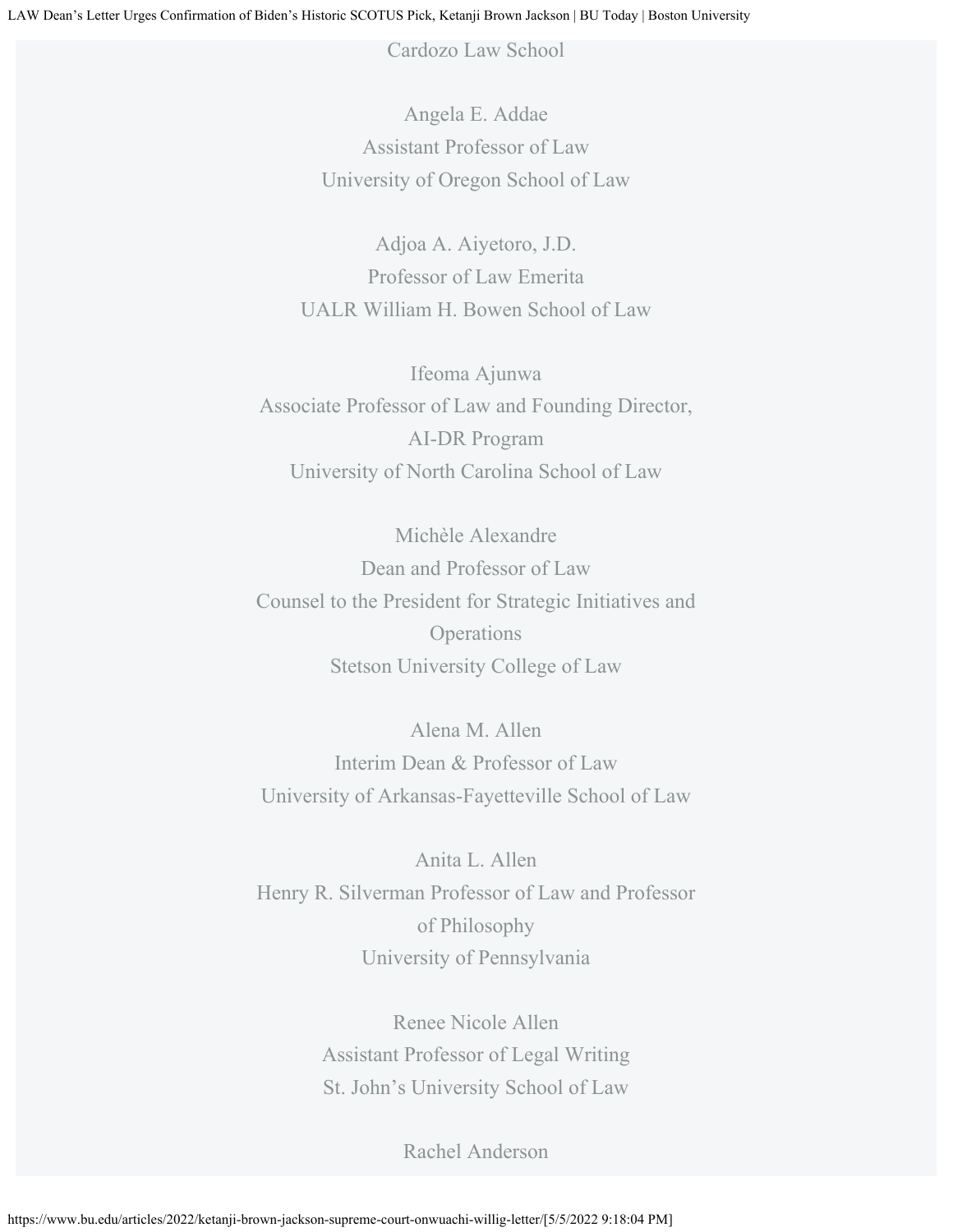Professor of Law William S. Boyd School of Law, University of Nevada, Las Vegas.

> Atinuke O. Adediran Associate Professor of Law Fordham University School of Law

Yvette M. Alex-Assensoh Professor of Political Science and Adjunct Professor of Law Vice President for Equity and Inclusion University of Oregon

Deleso A. Alford Rachel Emanuel Endowed Professor of Law Southern University Law Center

Penelope Andrews Professor of Law and Director, Racial Justice Project New York Law School

Michele Anglade Teaching Professor of Law Florida International University College of Law

> Cindy Thomas Archer Professor of Lawyering Skills University of California, Irvine School of Law

Deborah N. Archer Professor of Clinical Law New York University School of Law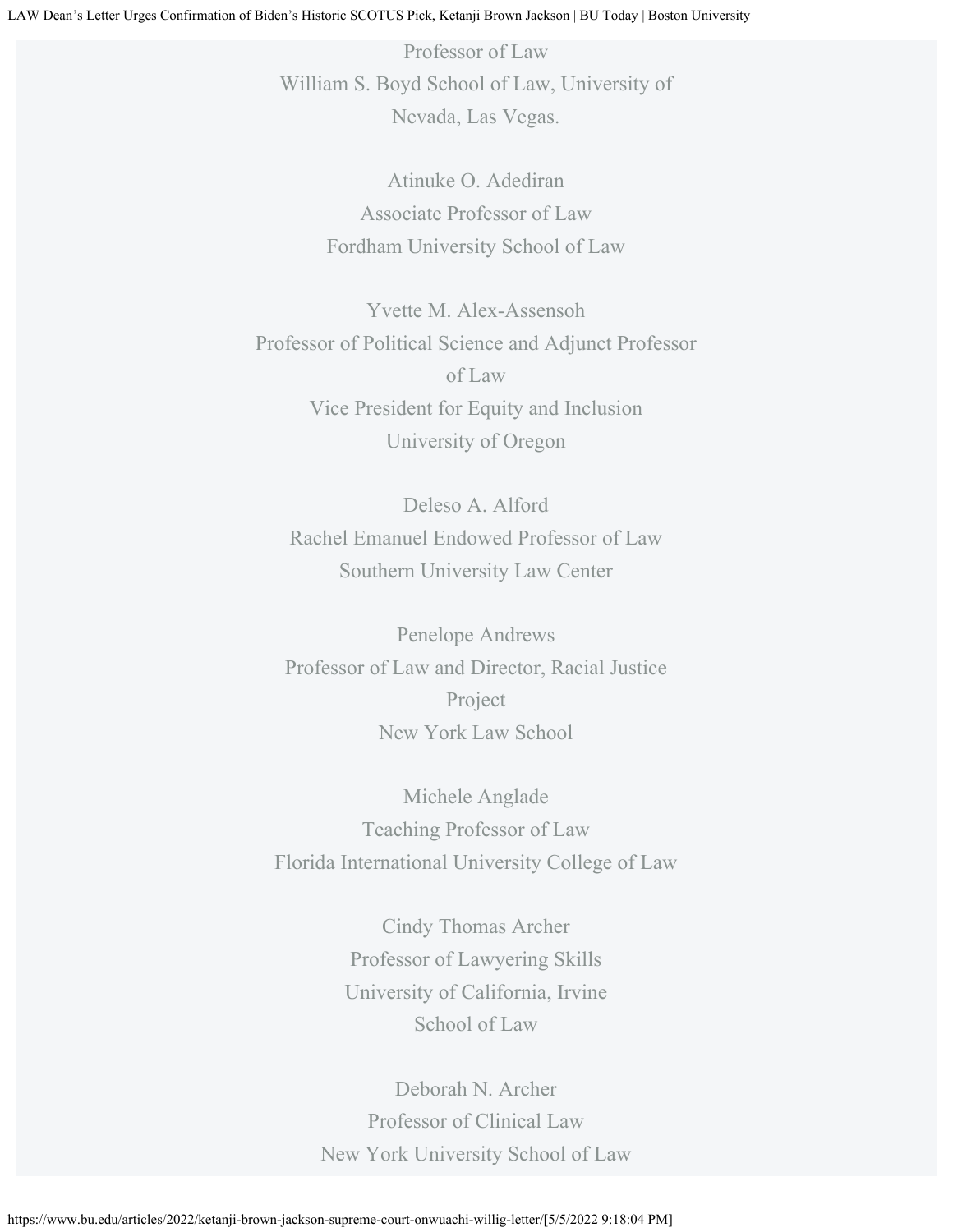Tiffany D. Atkins Assistant Professor of Law Elon University School of Law

Abbye Atkinson Assistant Professor of Law UC Berkeley School of Law

Kimberly D. Bailey Associate Professor of Law Chicago-Kent College of Law

LaToya Baldwin Clark Assistant Professor of Law UCLA School of Law

Alina Ball Professor of Law UC Hastings College of the Law

Angela M. Banks Charles J. Merriam Distinguished Professor of Law Sandra Day O'Connor College of Law Arizona State University

> Amber Baylor Associate Clinical Professor of Law Columbia Law School

> > Rabia Belt Associate Professor of Law Stanford Law School

> > > Monica C. Bell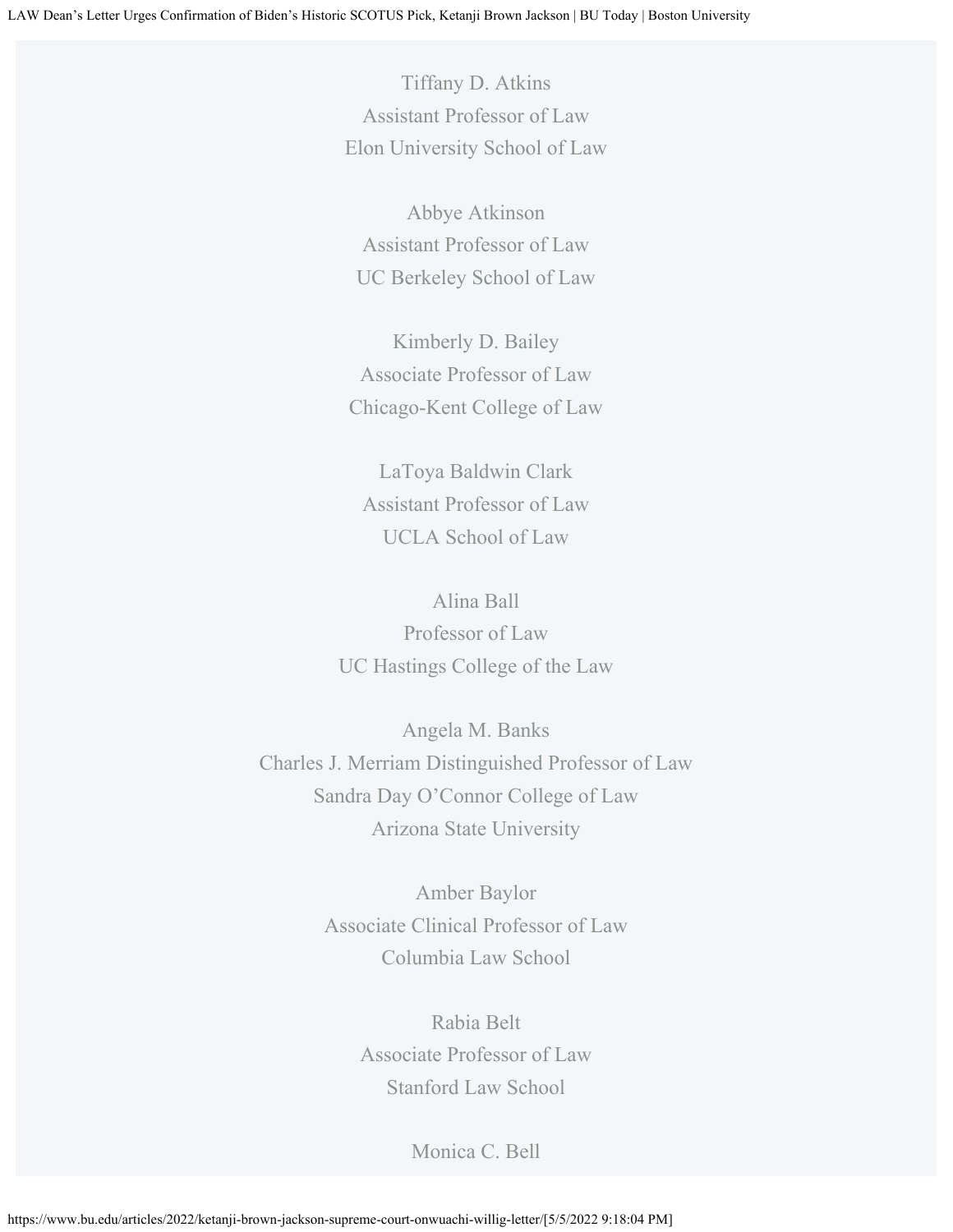Professor of Law & Associate Professor of

Sociology Yale Law School

Lisa Benjamin Assistant Professor of Law Lewis & Clark Law School

Patricia Bennett Dean and Professor of Law Mississippi College School of Law

Elise C. Boddie Professor of Law & Henry Rutgers Professor Rutgers Law School

Anastasia M. Boles Professor of Law Co-Director, Center for Racial Justice and Criminal Justice Reform University of Arkansas Little Rock, William H. Bowen School of Law

Nicky A. Boothe Visiting Professor of Law Boston University School of Law Professor of Law Florida A & M University College of Law

Jamillah Bowman Williams Associate Professor of Law Faculty Director, Workers' Rights Institute Georgetown University Law Center

Karen E. Bravo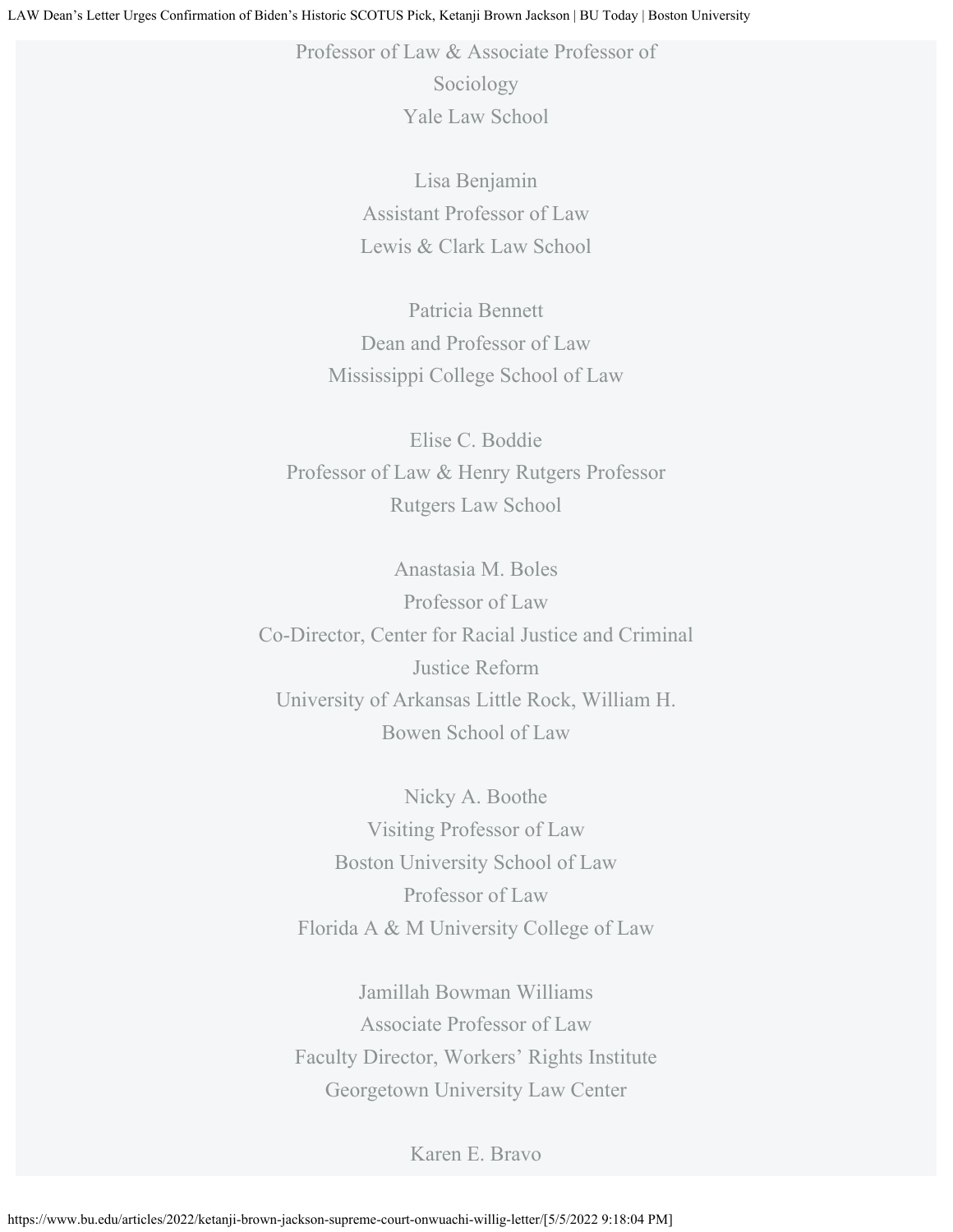Dean and Gerald L. Bepko Professor of Law Indiana University Robert H. McKinney School of Law

Jacquelyn L. Bridgeman Kepler Professor of Law Director, School of Culture, Gender & Social Justice University of Wyoming

Tonya L. Brito Jefferson Burrus-Bascom Professor of Law University of Wisconsin Law School

Patricia A. Broussard Professor of Law Florida A&M University College of Law

Eleanor Brown Professor of Law and International Affairs Senior Scientist, the Rock Ethics Institute The Pennsylvania State University

Jade Brown Clinical Instructor Boston University Civil Litigation A2J Program

> Vanessa Browne-Barbour Professor of Law South Texas College of Law Houston

Lolita Buckner Inniss Dean and Provost's Professor of Law University of Colorado Law School

Joan R. M. Bullock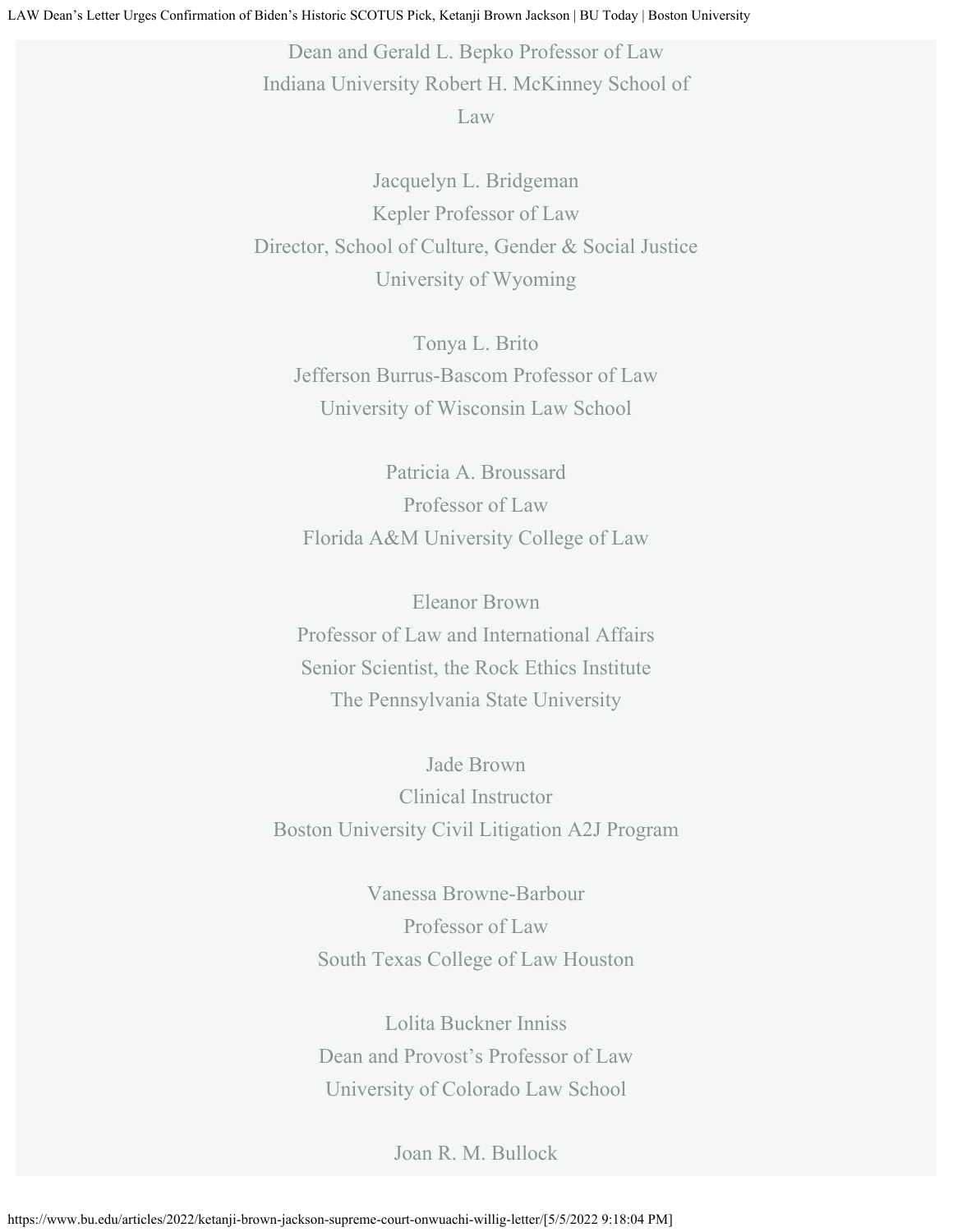Dean and Professor of Law Thurgood Marshall School of Law Texas Southern University

Marcilynn A. Burke Dean Dave Frohnmayer Chair in Leadership and Law University of Oregon School of Law

Margaret Burnham Distinguished University Professor of Law Northeastern University

Sherri Burr Dickason Chair in Law Emerita University of New Mexico School of Law

Yvette Butler Assistant Professor of Law University of Mississippi School of Law

Esther Canty-Barnes Clinical Professor of Law and Director Education and Health Law Clinic Rutgers Law School

> Shavonnie R. Carthens Assistant Professor of Law Brandeis School of Law University of Louisville

Sheryll Cashin Carmack Waterhouse Professor of Law, Civil Rights and Social Justice Georgetown University Law Center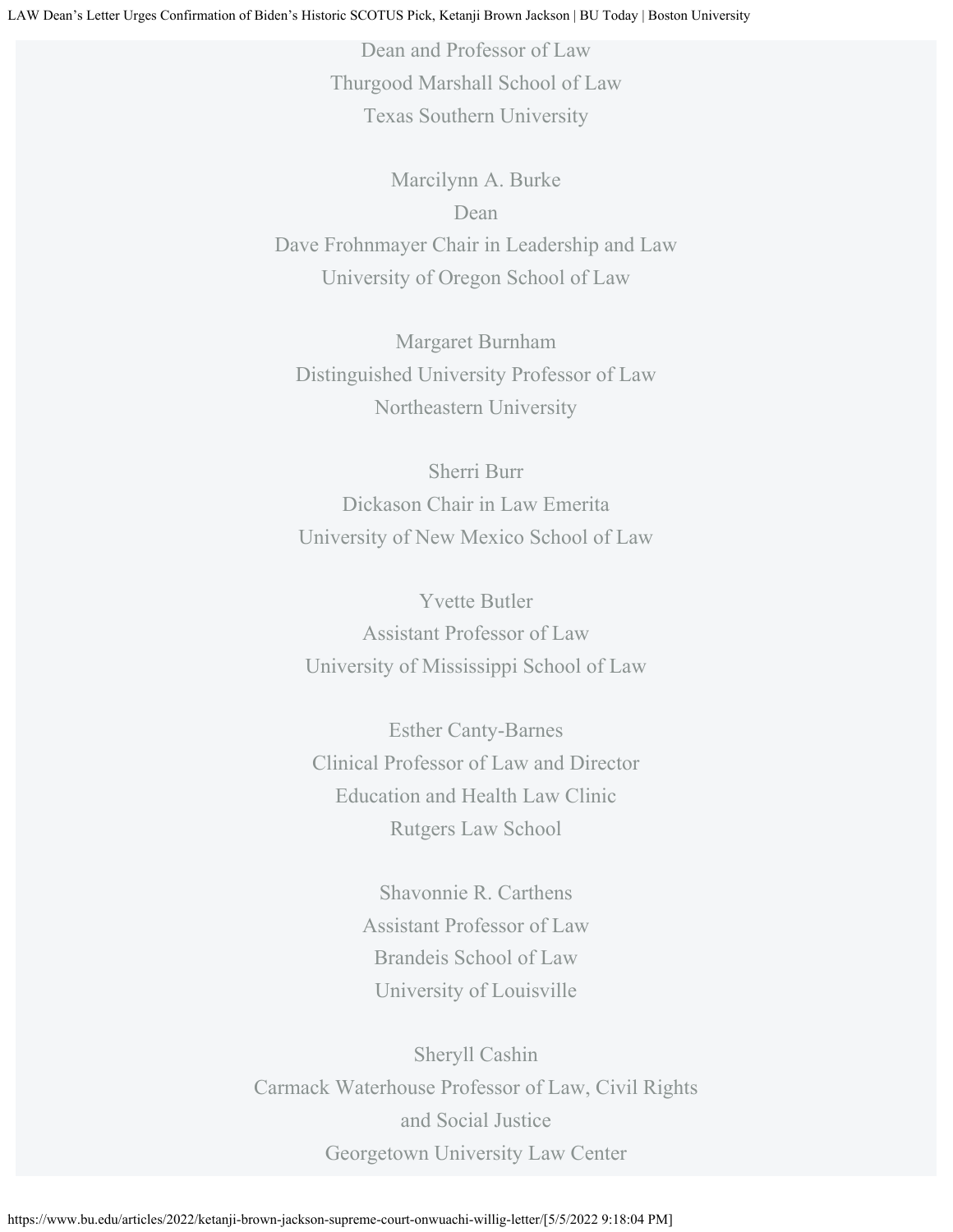Ann Marie Cavazos Professor of Law Florida A&M University College of Law

Andrea Cann Chandrasekher Professor of Law University of California at Davis School of Law

Carliss N. Chatman Associate Professor Washington and Lee University School of Law

Kami Chavis Professor of Law/Director of the Criminal Justice Program Wake Forest University School of Law

Natalie M. Chin Associate Professor of Law Co-Director, Disability and Aging Justice Clinic City University of New York School of Law

> Tuneen E. Chisolm Associate Professor of Law Howard University School of Law

Sacha M. Coupet Morris I. Leibman Professor of Law Associate Dean of Mission Innovation Loyola University Chicago School of Law

Patience A. Crowder Associate Professor of Law Ronald V. Yegge Clinical Director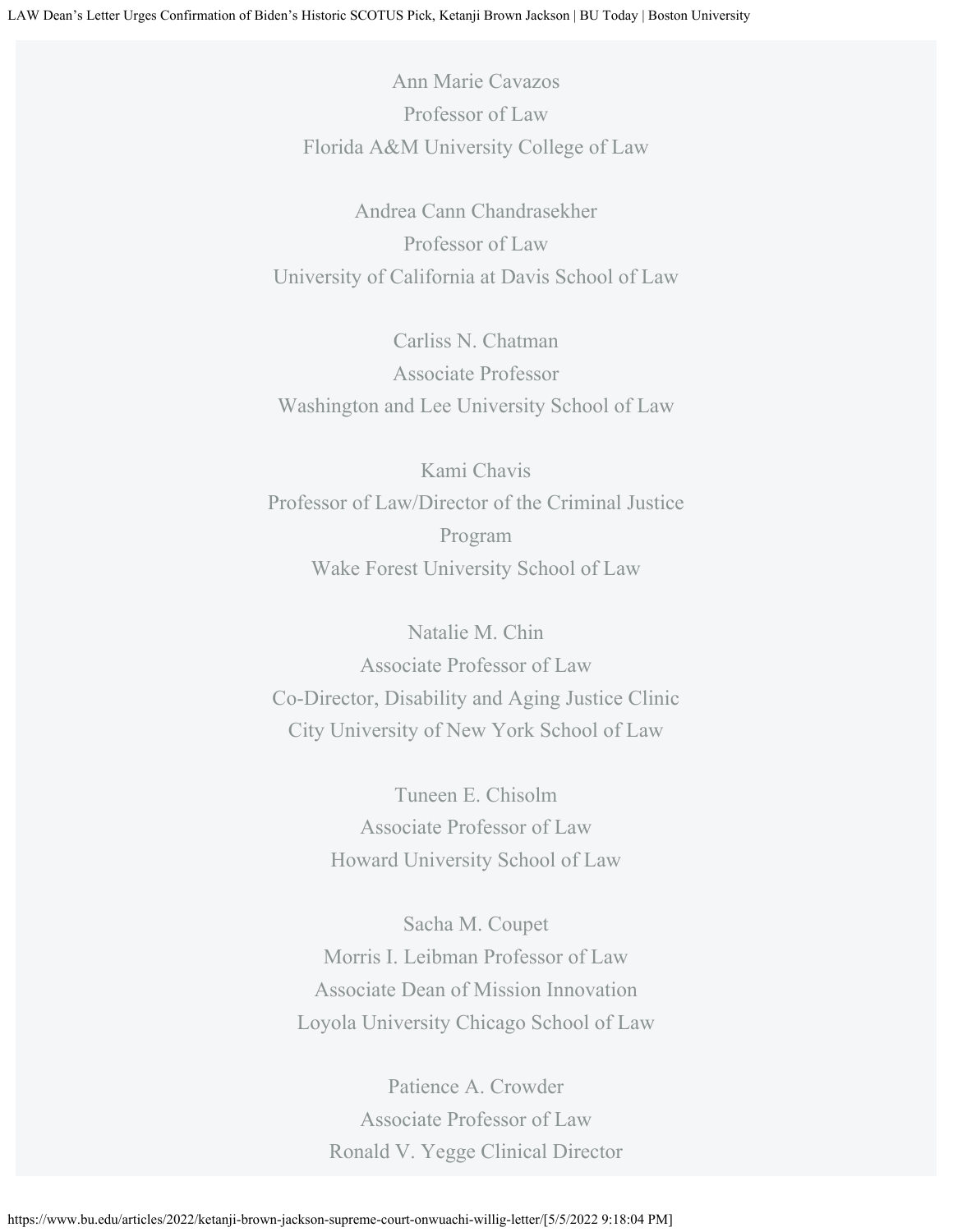Founding Director, Community Economic Development Clinic University of Denver Sturm College of Law

Yulanda Curtis Associate Clinical Professor University of Illinois College of Law

Nakita Q. Cuttino Associate Professor of Law Georgetown University Law Center

Gilda R. Daniels Professor of Law University of Baltimore School of Law

Belinda J. Dantley, Esq. (She/ Her/ Hers) Assistant Dean for Diversity Equity and Inclusion Saint Louis University School of Law

> Lolita (Loletta) Darden Associate Clinical Professor Suffolk University Law School

Ebony D. Davenport Assistant Professor of Lawyering Skills University of Dayton School of Law

Camille M. Davidson Dean and Professor of Law Southern Illinois University School of Law

Angela J. Davis Distinguished Professor of Law American University Washington College of Law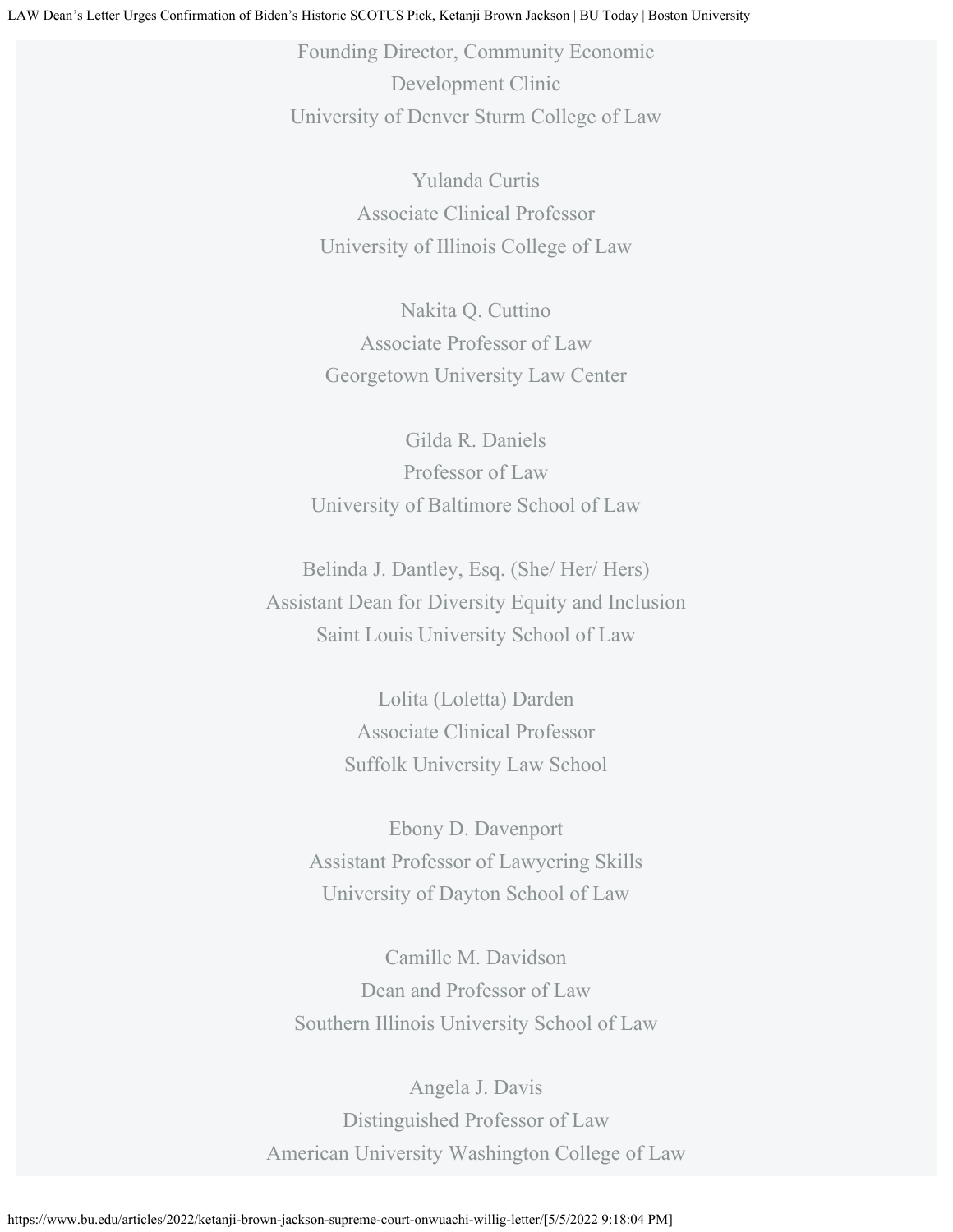LaJuana Davis Professor of Law and Director of Clinics Judge J. Russell McElroy Professor of Law Samford University, Cumberland School of Law

Nakia C. Davis Associate Dean of Clinical Education and Experiential Learning Senior Clinical Professor Director and Supervising Attorney – Family Law Clinic North Carolina Central University School of Law

Peggy Cooper Davis Shad Professor of Lawyering and Ethics New York University

April Dawson Associate Dean of Technology and Innovation Professor of Law North Carolina Central University School of Law

Andrea L. Dennis, Esq. Associate Dean for Faculty Development John Byrd Martin Chair of Law University of Georgia School of Law

Mechele Dickerson University Distinguished Teaching Professor Arthur L. Moller Chair in Bankruptcy Law and Practice The University of Texas at Austin School of Law

Trezlen D. Drake, JD, MLIS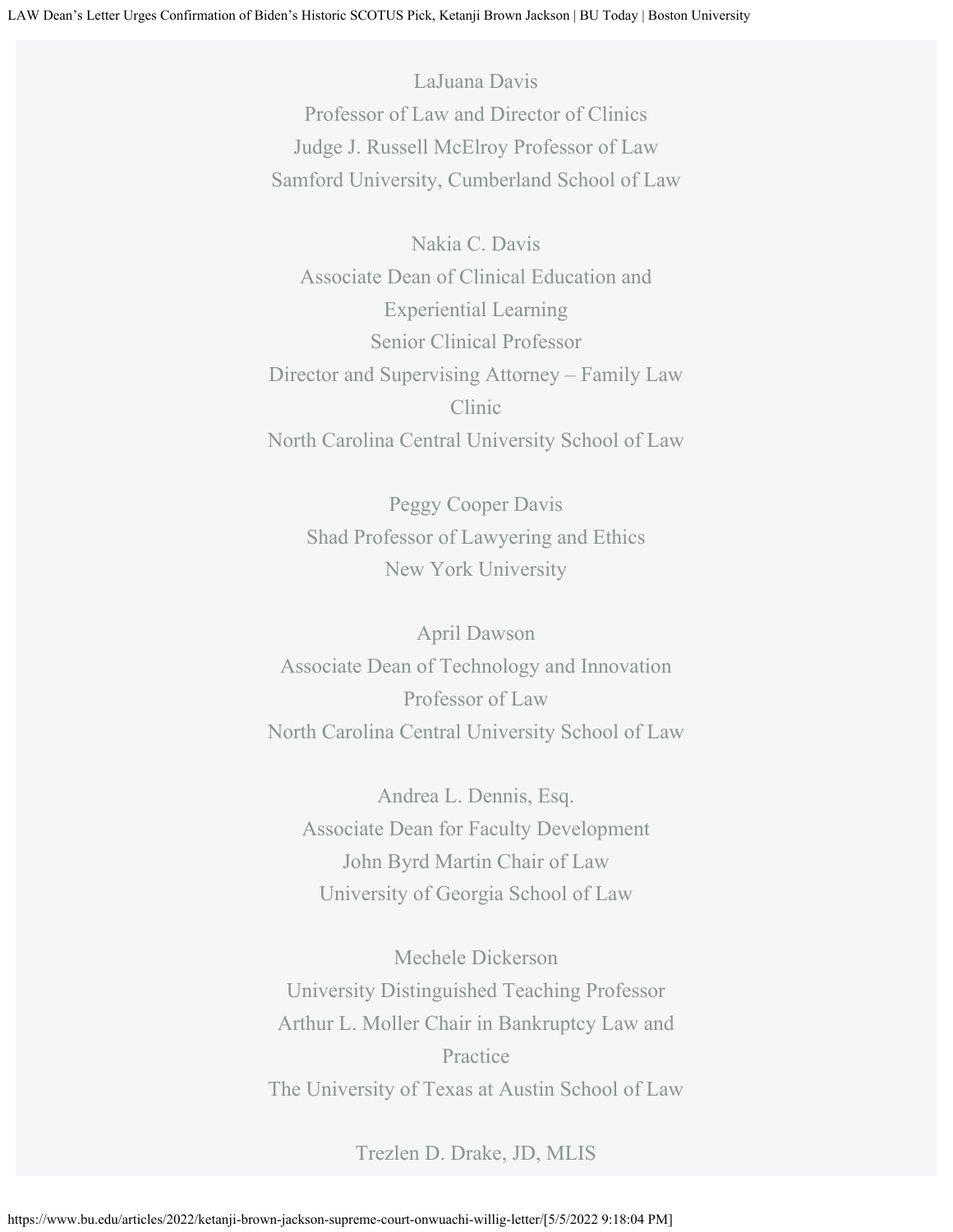Assistant Professor of Law Penn State Dickinson Law

Olympia R. Duhart Associate Dean for Faculty Development Professor of Law Nova Southeastern University, Shepard Broad College of Law

Meredith J. Duncan Alumnae College Professor of Law Assistant Dean of Diversity, Equity, Inclusion, and Metropolitan Programs University of Houston Law Center

Lia Epperson Professor of Law American University – Washington College of Law

> Felecia Epps Dean and Professor of Law UNT Dallas College of Law

Tammi S. Etheridge Assistant Professor of Law Elon University School of Law

Tonya M. Evans Professor of Law Penn State Dickinson Law

Lisa M. Fairfax Presidential Professor of Law Co-Director, Institute for Law & Economics University of Pennsylvania Carey Law School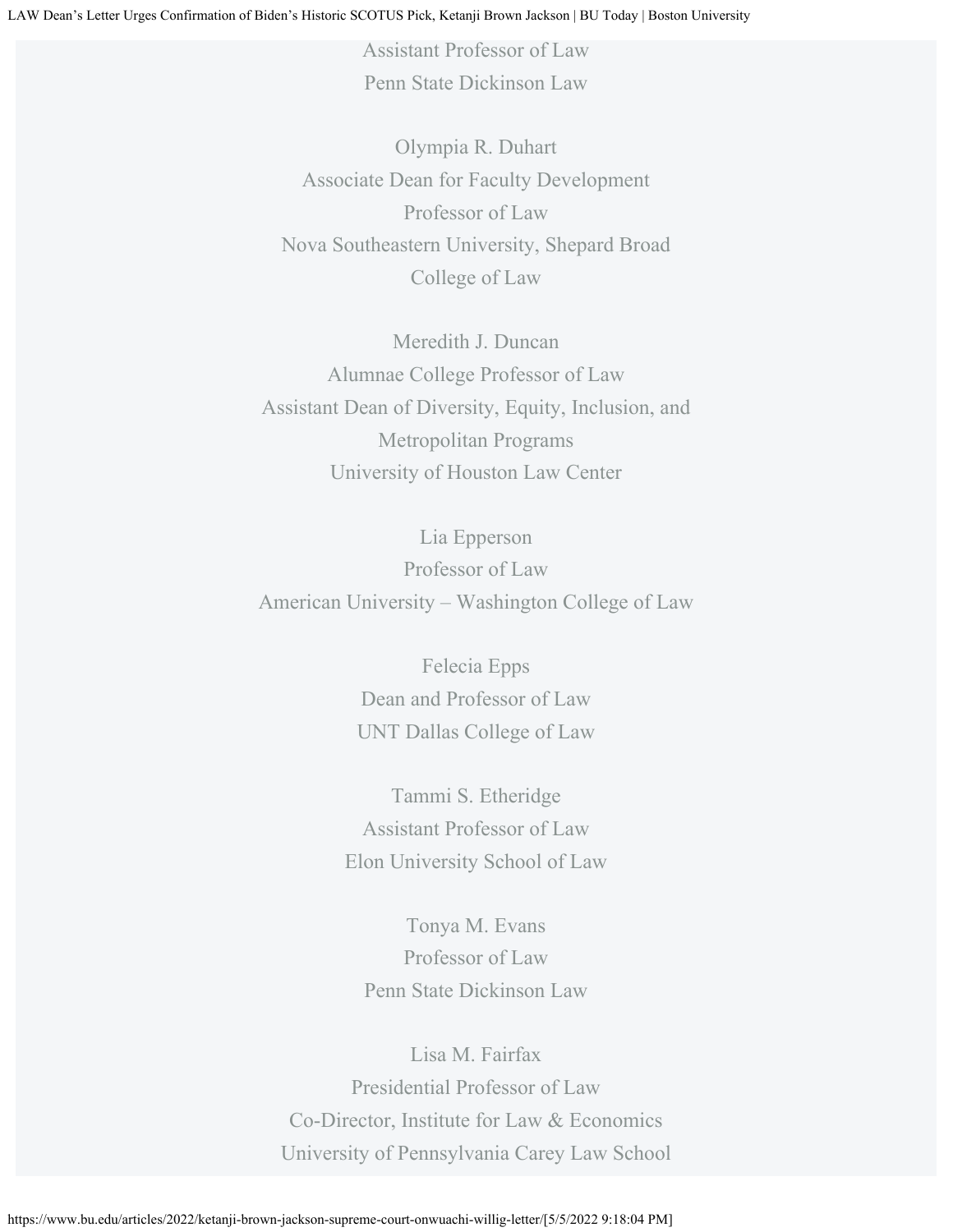Zanita E. Fenton Professor of Law University of Miami School of Law

Jennifer M. Fernandez Clinical Supervisor and Lecturer University of Pennsylvania Carey School of Law

Akilah M. N. Folami Professor of Law Maurice A. Deane School of Law at Hofstra University

Sheila R. Foster Associate Dean for Diversity, Equity, and Inclusion (Law) Scott K. Ginsburg Professor of Urban Law and Policy Professor of Public Policy Georgetown University

Demetria Frank Associate Dean for Diversity and Inclusion Associate Professor University of Memphis School of Law

Alexi Freeman Associate Dean of Diversity, Equity and Inclusion Professor of the Practice University of Denver Sturm College Law

> Gina-Gail S. Fletcher Professor of Law Duke University School of Law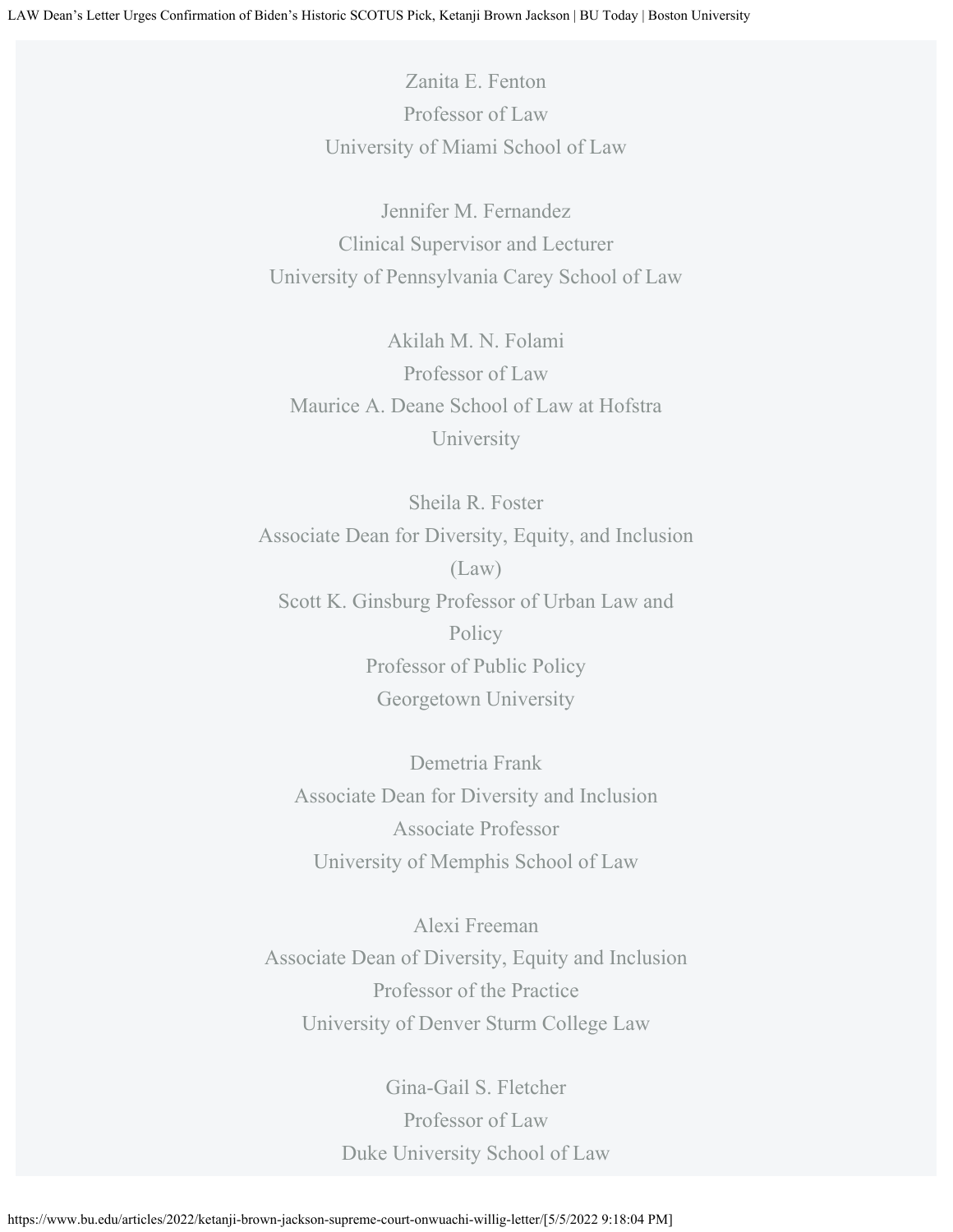Camille Gear Rich Professor of Law and Sociology USC Gould School of Law

Janel George Associate Professor of Law Founder and Director, Racial Equity in Education Law & Policy Clinic Georgetown University Law Center

Angela Gilmore Associate Dean for Academic Affairs and Professor of Law North Carolina Central University School of Law

Sonia M. Gipson Rankin Associate Professor of Law University of New Mexico School of Law

Crystal Grant Clinical Professor of Law Duke University School of Law

Michele Bratcher Goodwin Chancellor's Professor University of California, Irvine

Llezlie Green Associate Dean for Experiential Education Professor of Law American University Washington College of Law

> D. Wendy Greene Professor of Law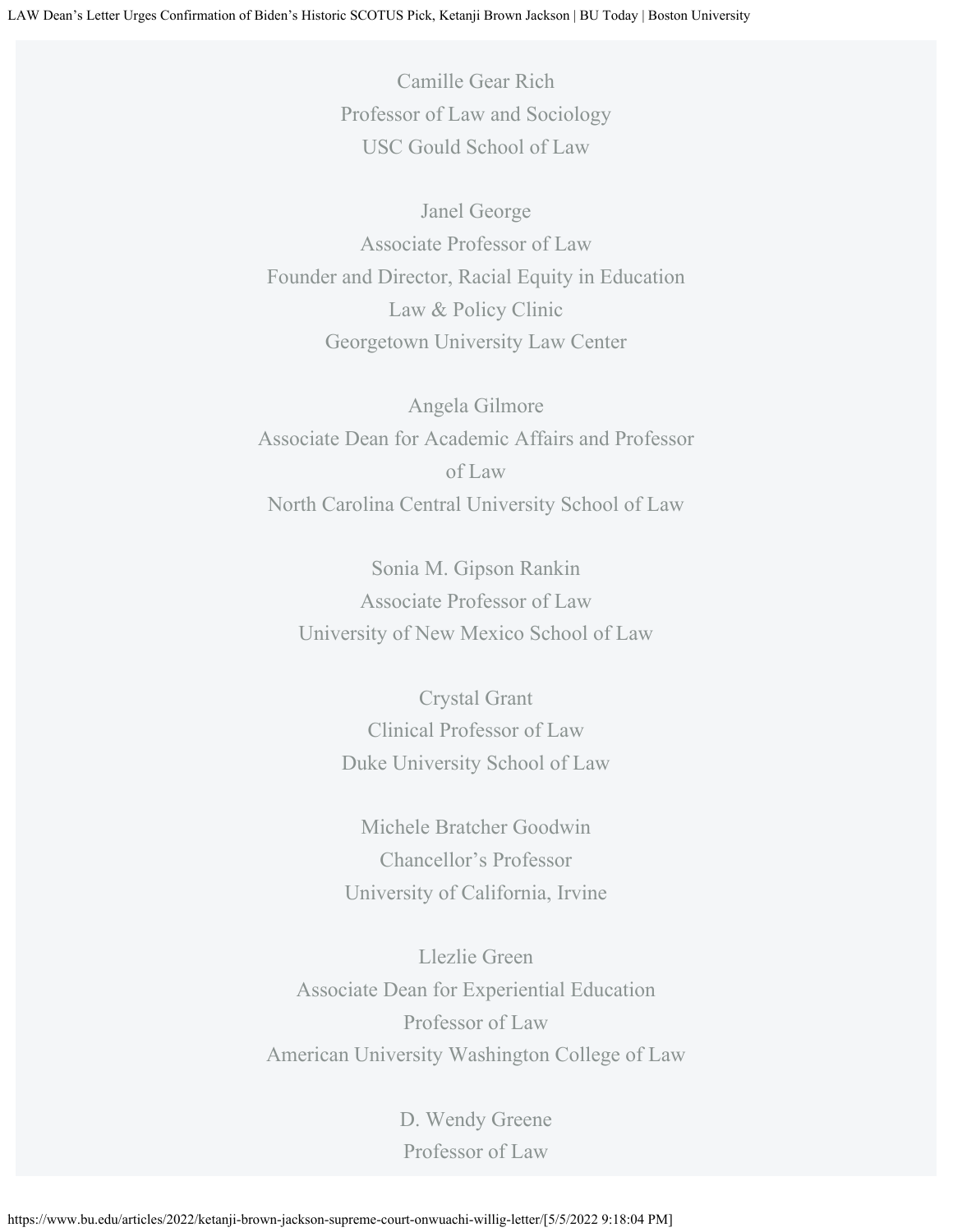Drexel University Thomas R. Kline School of Law

Linda Sheryl Greene Dean and MSU Foundation Professor of Law Michigan State University College of Law

Kaaryn S. Gustafson Professor of Law University of California, Irvine School of Law

Ayesha Bell Hardaway Associate Professor of Law Case Western Reserve University School of Law

Angela P. Harris Professor Emerita University of California, Davis School of Law

DeShun Harris Assistant Clinical Professor of Law and Director of Bar Preparation University of Memphis Cecil C. Humphreys School of Law

Zelda B. Harris Interim Dean Loyola University Chicago School of Law

linda f. harrison Associate Professor of Law Nova Southeastern University Shepard Broad College of law

> Renee C. Hatcher Assistant Professor of Law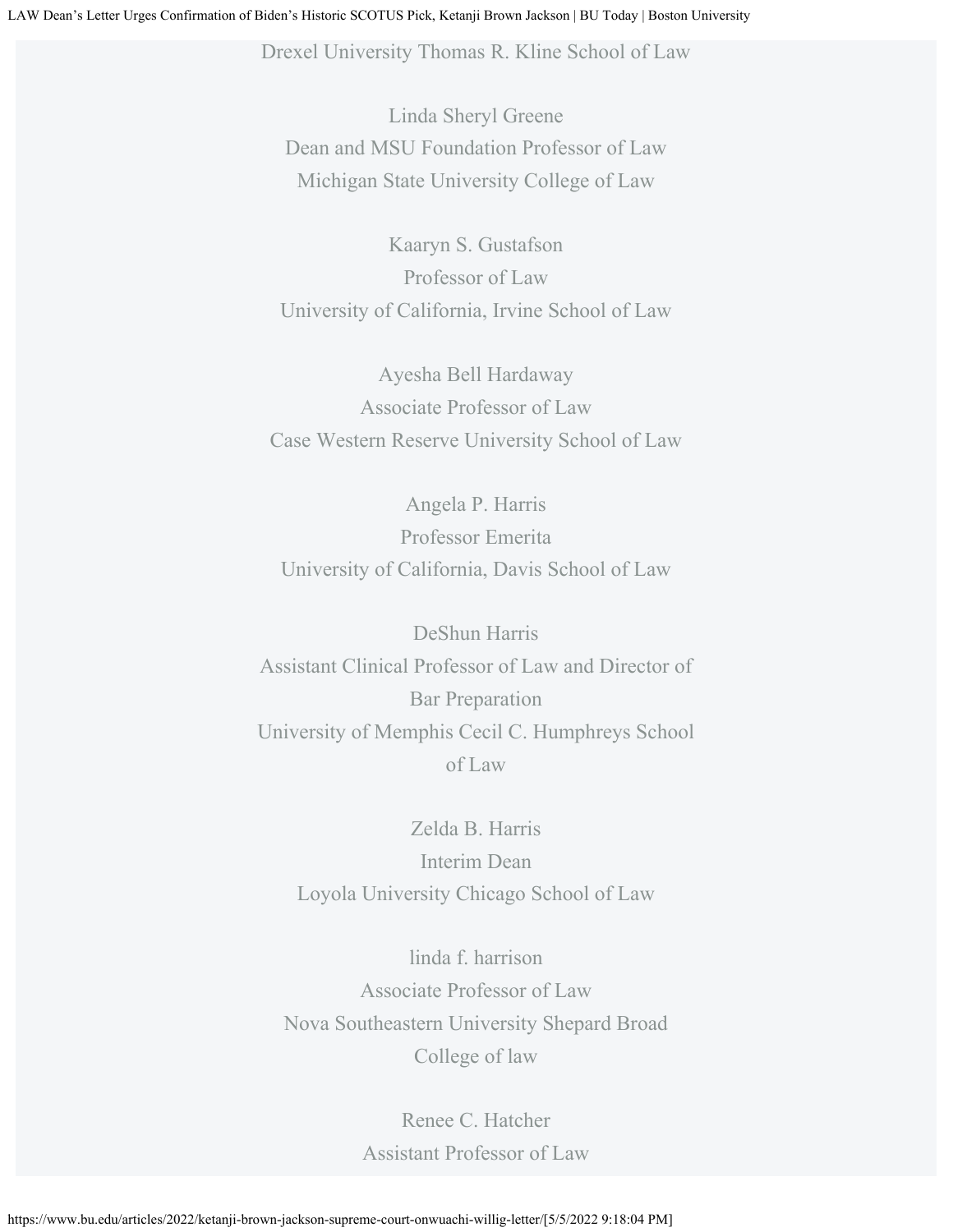UIC School of Law

Cassandra Jones Havard Professor of Law University of Baltimore School of Law

Stacy Hawkins Vice Dean and Professor of Law Rutgers Law School

Norrinda Brown Hayat Associate Professor of Law Rutgers Law School

Cassandra L. Hill Dean and Professor of Law Northern Illinois University College of Law

Leah Aileen Hill Clinical Associate Professor Fordham University School of Law

> Alexis J. Hoag Assistant Professor of Law Brooklyn Law School

Danielle Holley-Walker Dean and Professor of Law Howard University School of Law

Alicia Hughes Visiting Lecturer Boston University School of Law Lecturer in Business Law University of Texas McCombs School of Business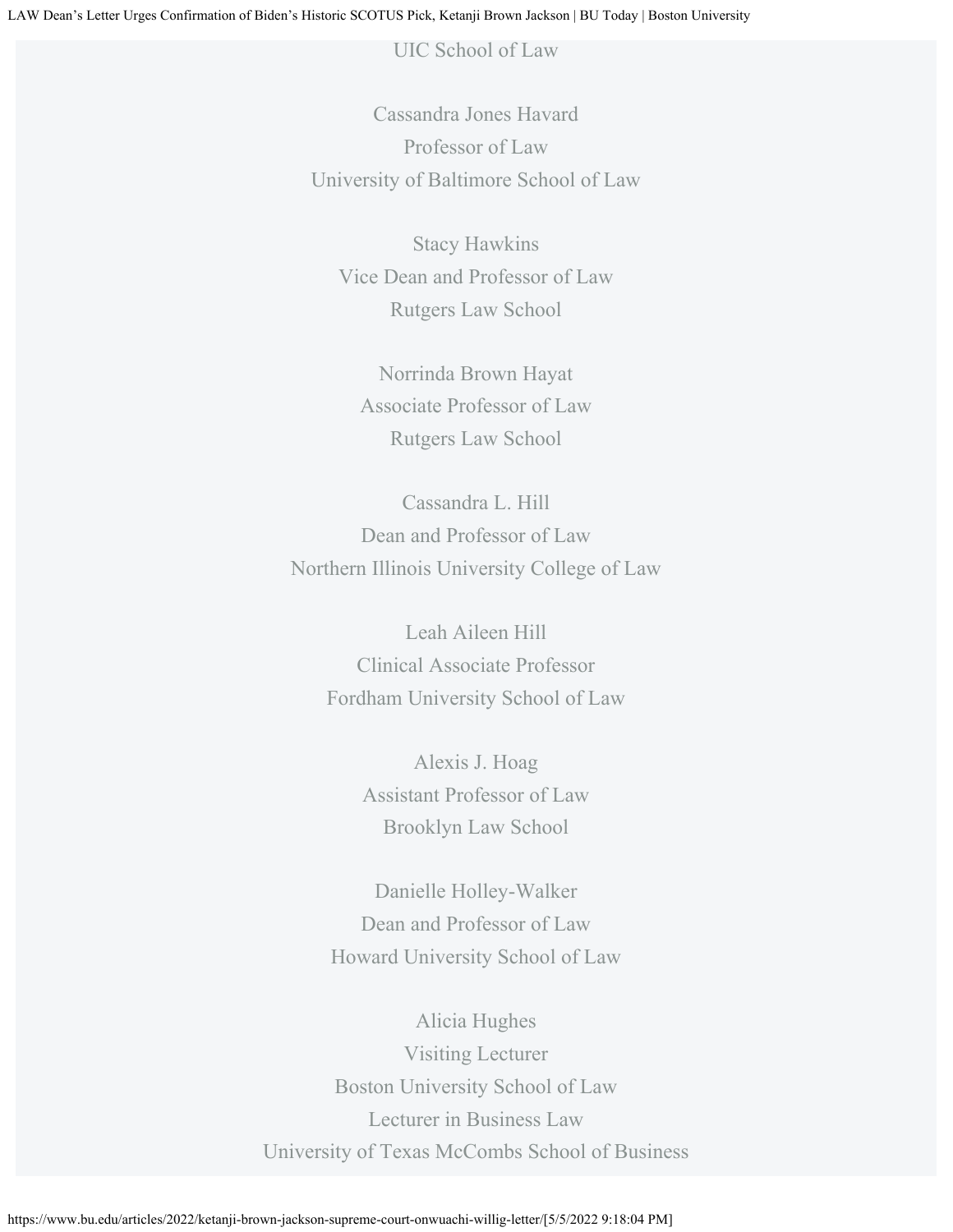Nadiyah J. Humber Associate Professor of Law University of Connecticut School of Law

Renée McDonald Hutchins Dean and Rauh Chair of Public Interest Law UDC David A. Clarke School of Law

Faith Joseph Jackson Professor of Law Texas Southern University Thurgood Marshall School of Law

> Titichia Mitchell Jackson Assistant Professor of Law Penn State Dickinson Law

Osamudia James Professor of Law University of North Carolina-Chapel Hill School of Law

Tiffany Jeffers Associate Professor of Law, Legal Practice Georgetown University Law Center

Jalila Jefferson-Bullock Associate Professor of Law Duquesne University School of Law

Jelani Jefferson Exum Dean Philip J. McELroy Professor of Law University of Detroit Mercy School of Law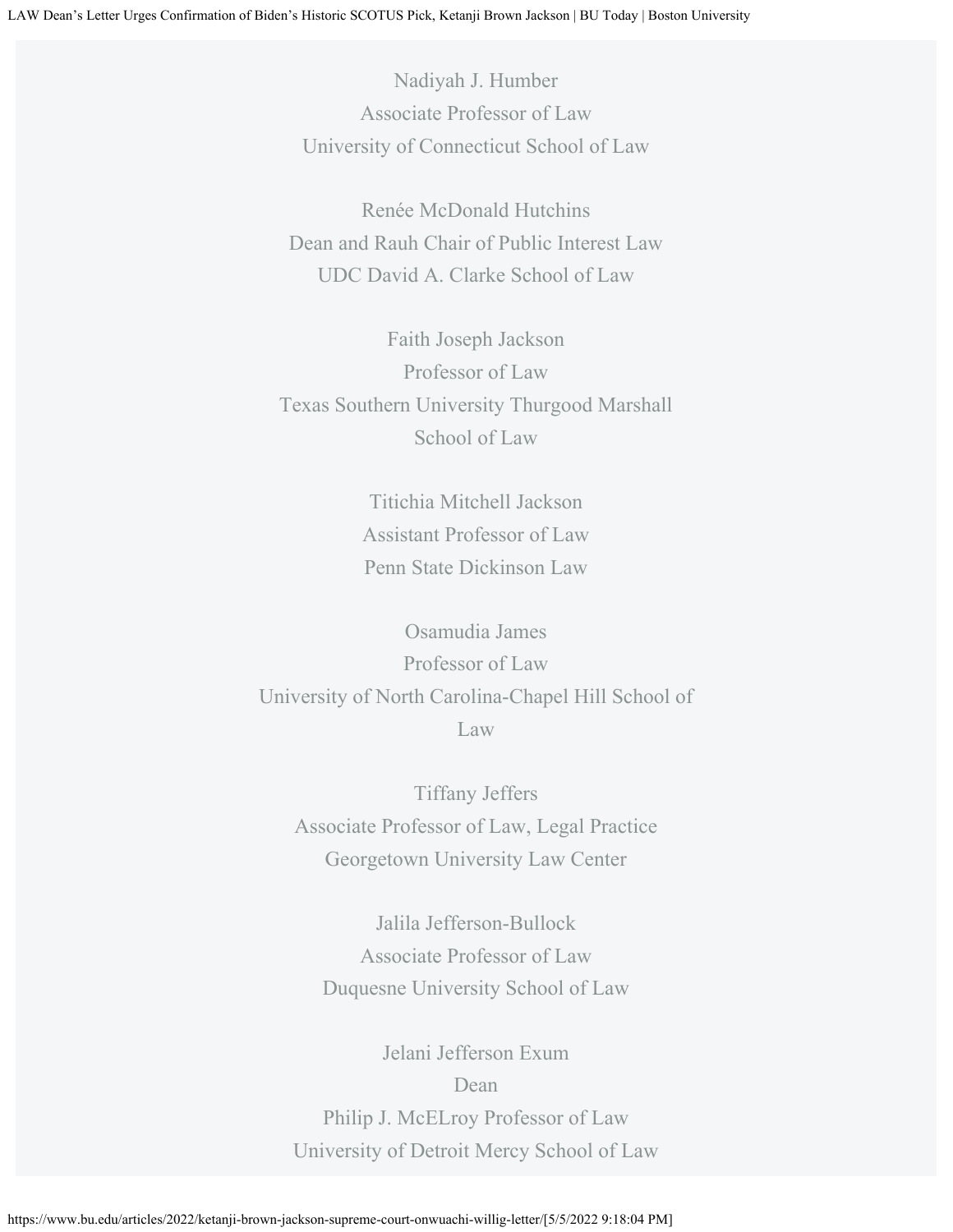Jamila Jefferson-Jones Professor of Law Associate Director for Property, Equity, & Justice Damon J. Keith Center for Civil Rights Wayne State University School of Law

Irene Oritseweyinmi Joe Professor of Law University of California at Davis School of Law

> Paula C. Johnson Professor of Law Director, Cold Case Justice Initiative Syracuse University College of Law

Twinette L. Johnson Associate Dean for Academic Affairs Professor of Law University of the District of Columbia David A. Clarke School of Law

Latisha Nixon Jones Assistant Professor of Law Mercer University School of Law

Emma Coleman Jordan Crilley Kelly Professor of Business Law and Economic Justice Georgetown University School of Law

> Alexis Karteron Associate Professor of Law Rutgers Law School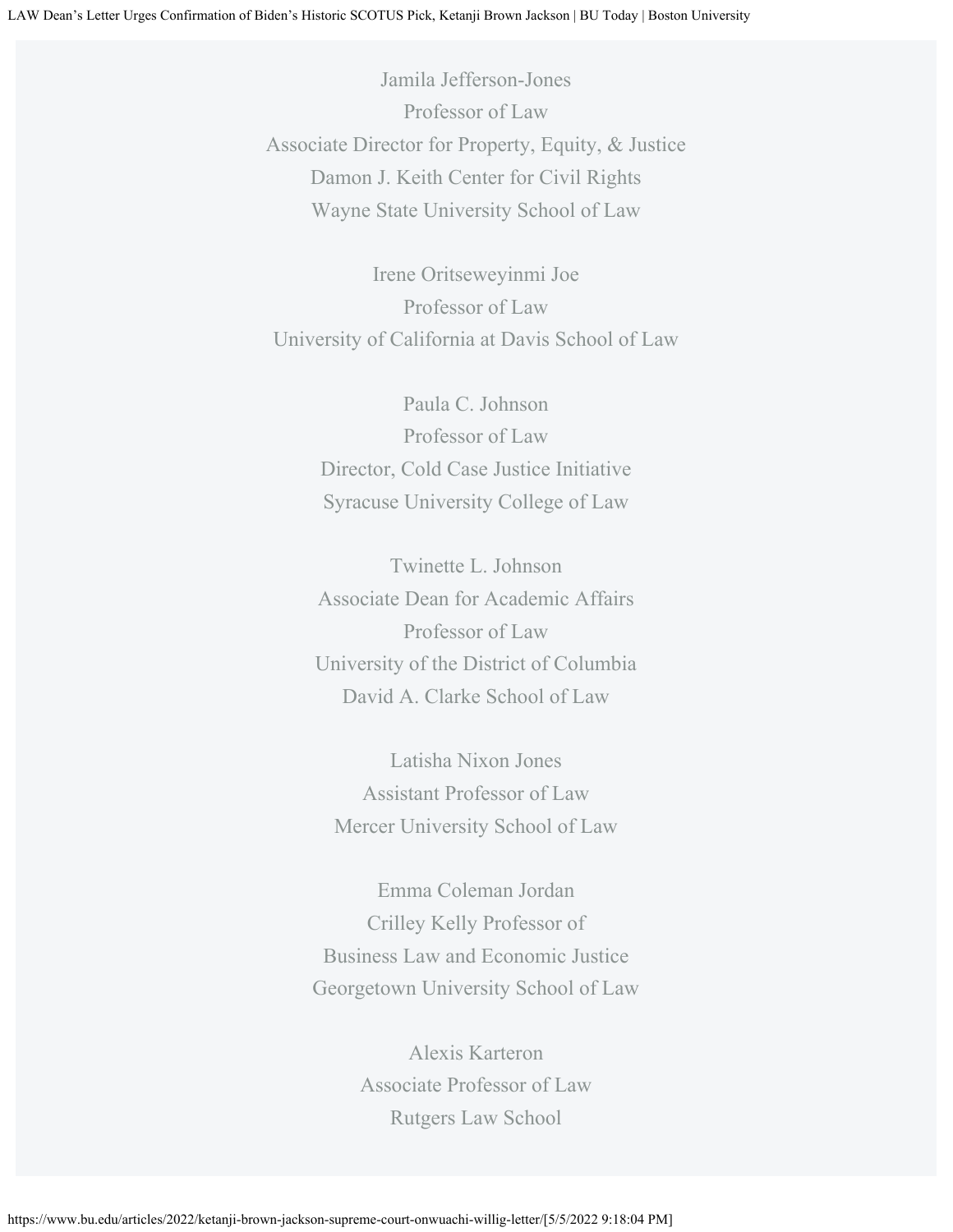Sherri Lee Keene Associate Professor of Law, Legal Practice Georgetown University Law Center

Yolanda M. King Associate Dean for Academic Affairs and Associate Professor of Law Northern Illinois University College of Law

> Angela Mae Kupenda Professor of Law Mississippi College School of Law

Carla Laroche Assistant Clinical Professor Director, Civil Rights and Racial Justice Clinic Washington and Lee University College of Law

Patricia Hureston Lee Clinical Professor of Law Director, Center for Business Law Loyola University Chicago School of Law

Sylvia J. Lett Associate Professor of Legal Writing and Assistant Clinical Professor of Law University of Arizona, James E. Rogers College of Law

Browne C. Lewis Dean and Professor of Law North Carolina Central University School of Law

Natasha Martin Vice President for Diversity, Equity, and Inclusion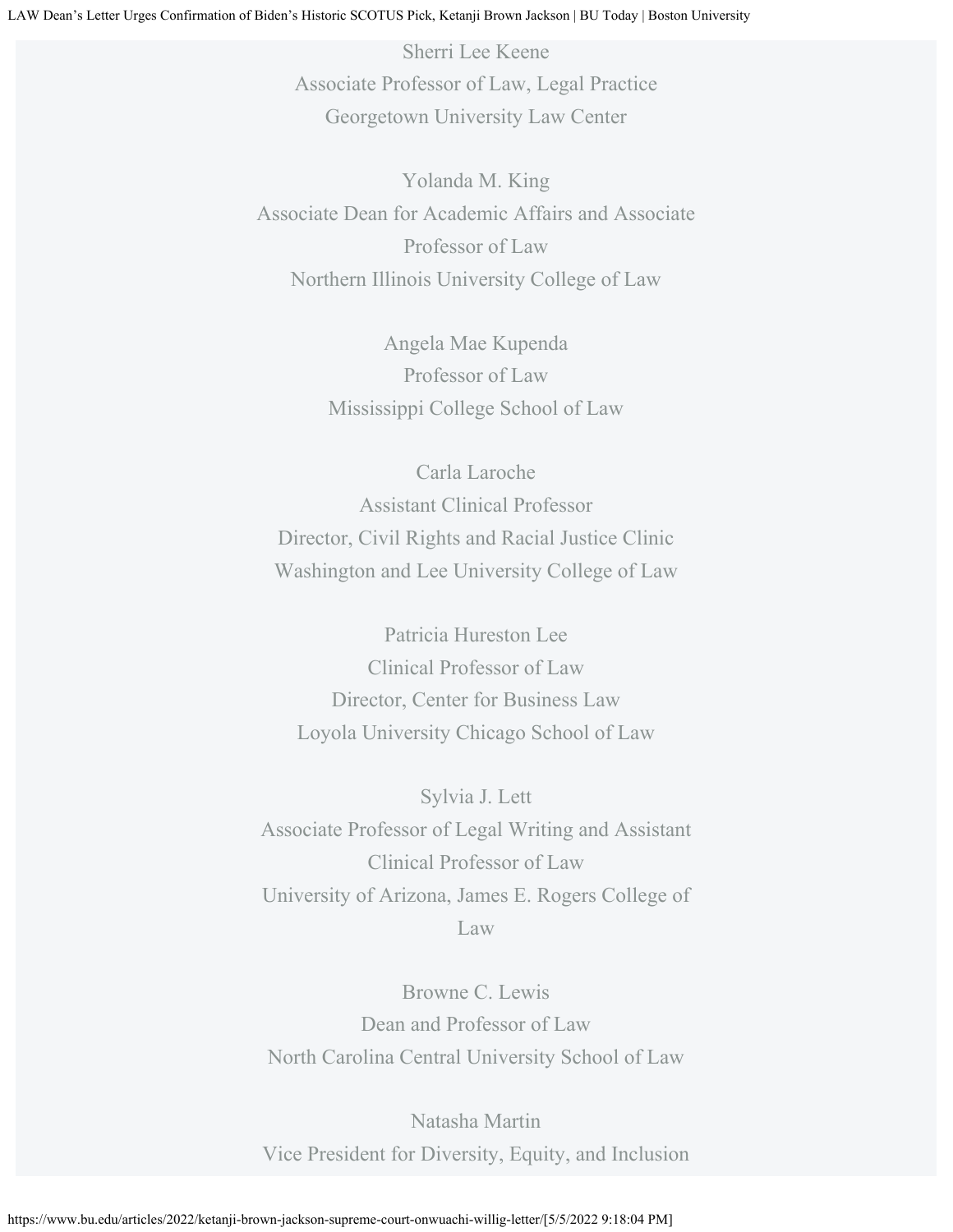Associate Professor of Law Seattle University School of Law

Suzette Malveaux Moses Lasky Professor of Law Director, Byron R. White Center for the Study of American Constitutional Law University of Colorado Law School

Shauna I. Marshall The Honorable Raymond Sullivan Professor Emerita UC Hastings College of the Law

Dayna Bowen Matthew Dean and Harold H. Greene Professor of Law George Washington University Law School

Audrey G. McFarlane Dean Julius Isaacson Professor of Law University of Baltimore Law School

Karla Mari McKanders Clinical Professor of Law Associate Director, Legal Clinic Vanderbilt University Law School

Michelle A. McKinley Bernard B. Kliks Professor of Law University of Oregon School of Law

Willajeanne F. McLean Distinguished Professor of Law University of Connecticut School of Law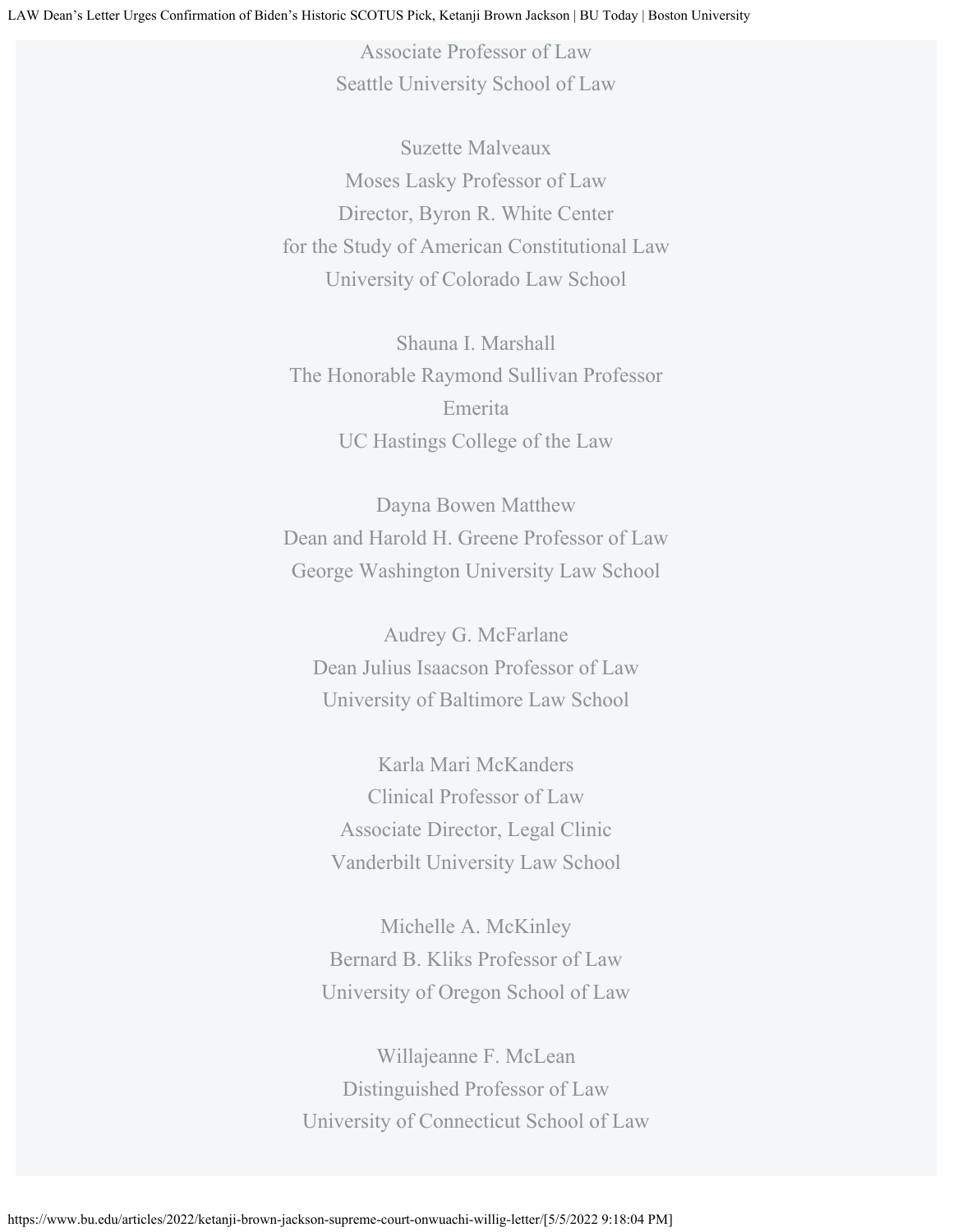Laura McNeal, J.D., Ph.D. Professor of Law Brandeis School of Law University of Louisville

Tracey Meares Walton Hale Hamilton Professor of Law & Founding Director of The Justice Collaboratory Yale Law School

> Jamelia Morgan Assistant Professor of Law UC Irvine School of Law

Kimberly Mutcherson Dean & Professor of Law Rutgers Law School

Athena D. Mutua Professor of Law Floyd H. & Hilda L. Hurst Faculty Scholar University at Buffalo School of Law (SUNY)

Odeana R. Neal Associate Professor of Law University of Baltimore School of Law

Camille Nelson Dean and Professor of Law William S. Richardson School of Law University of Hawai'i at Mānoa

Eboni S. Nelson Dean and Professor of Law University of Connecticut School of Law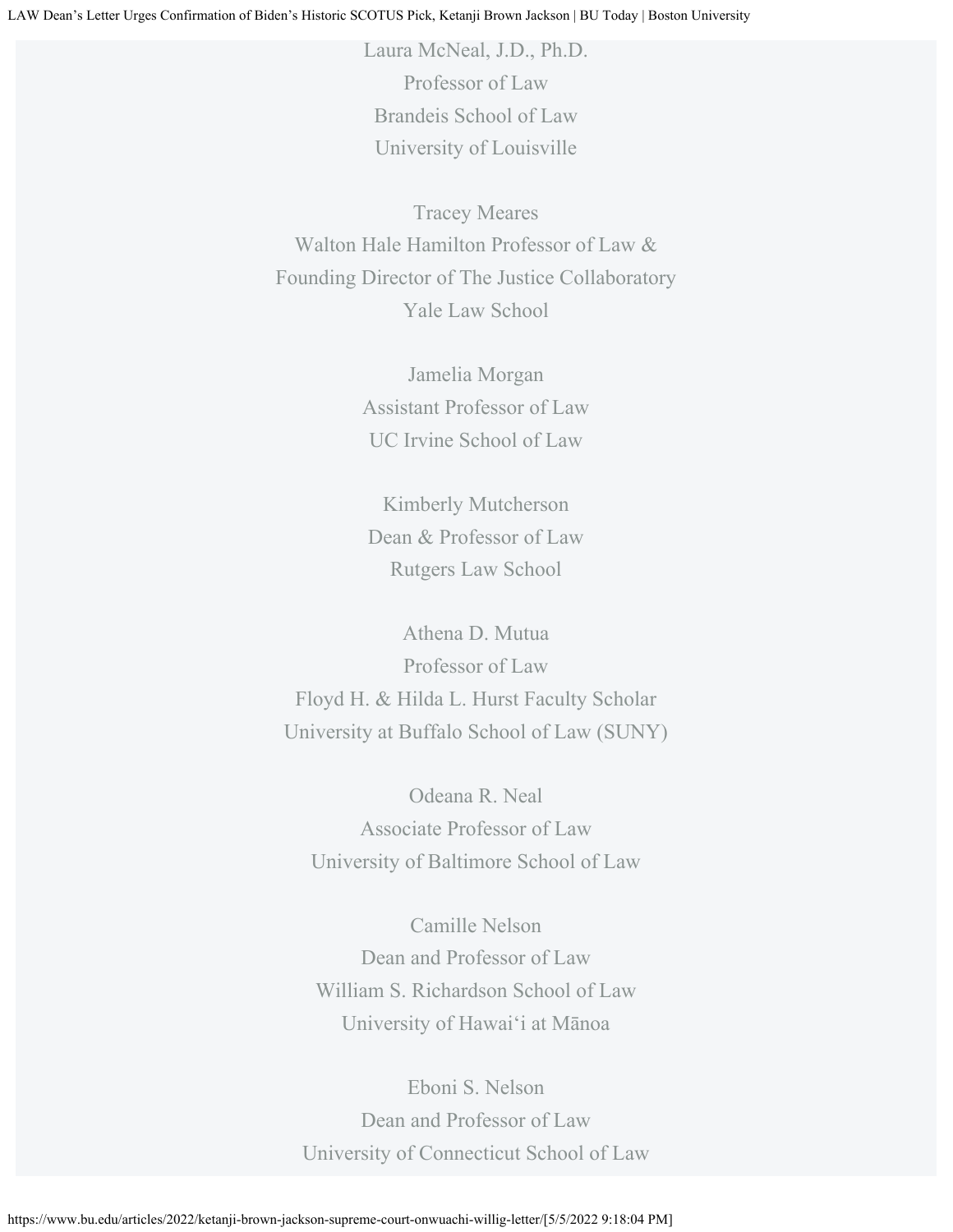Vivian I. Neptune Dean and Professor or Law University of Puerto Rico School of Law

Kimberly Norwood (she, her, hers) Henry H. Oberschelp Professor of Law Washington University School of Law

Maria O'Brien Professor of Law and Paul Siskind Scholar Boston University School of Law

> Priscilla Ocen Professor of Law Loyola Law School

Ngozi Okidegbe Assistant Professor of Law Cardozo Law School

Michele Okoh Senior Lecturing Fellow Duke University School of Law

Grace W. Orsatti Associate Professor of Clinical Legal Education Duquesne University School of Law

Shelly Taylor Page Law Professor Southern Illinois University School of Law

Lynnise Pantin Pritzger Pucker Family Clinical Professor of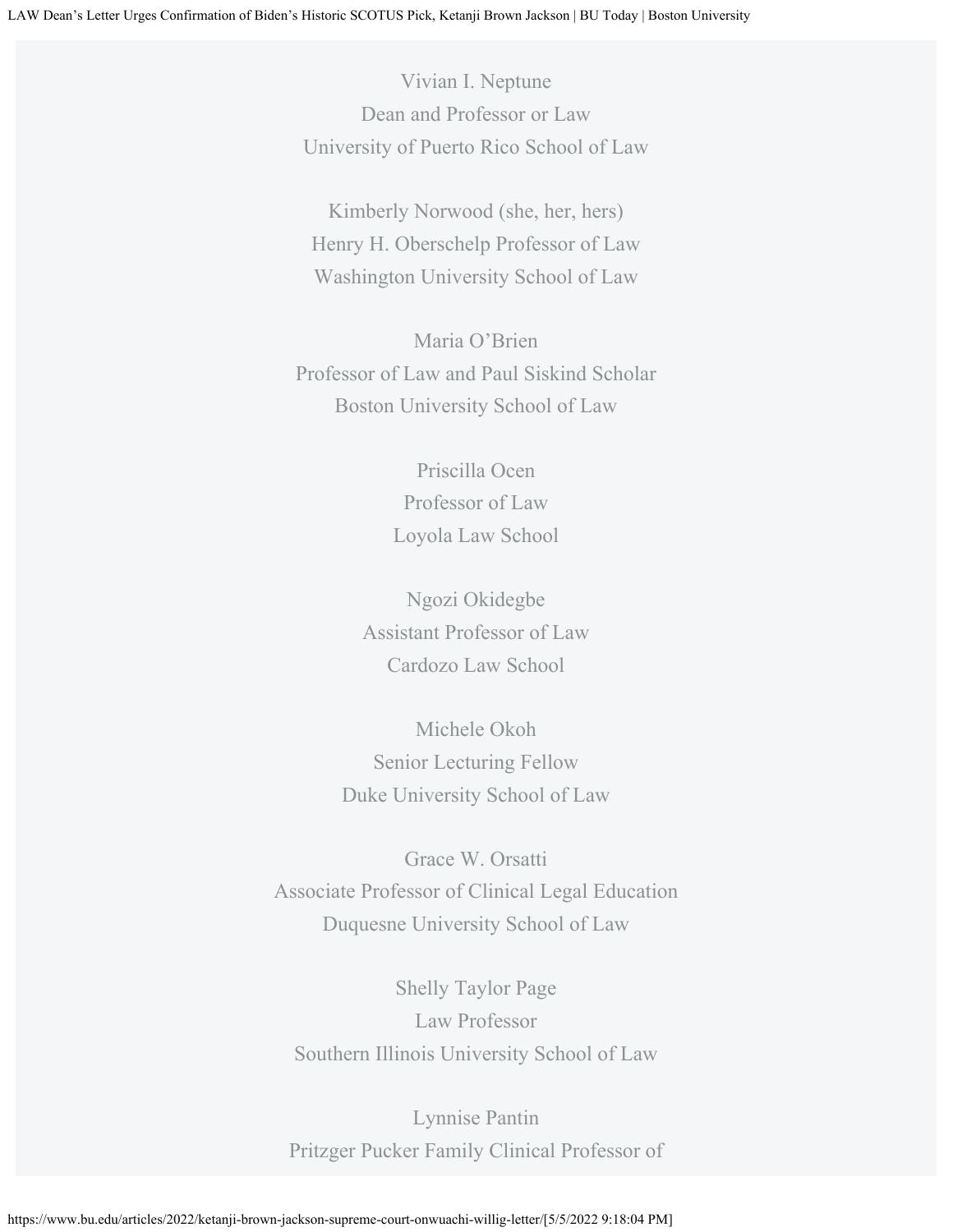Transactional Law Columbia Law School

Nichelle J. Perry Law Library Director and Assistant Professor of Law North Carolina Central University School of Law

> Najarian R. Peters Associate Professor of Law University of Kansas School of Law

Shakira D. Pleasant Assistant Professor of Law & Director, Legal Writing Resource Center University of Illinois Chicago School of Law

> Alicia Plerhoples Professor of Law Georgetown University Law Center

> > Catherine Powell Professor of Law Fordham Law School

Patricia H. Powell Assistant Professor of the Practice and Associate Dean, Student Affairs (2013-2017) University of Denver Sturm College of Law

Carla D. Pratt Dean and Professor of Law Washburn University School of Law

Rhonda M. Reaves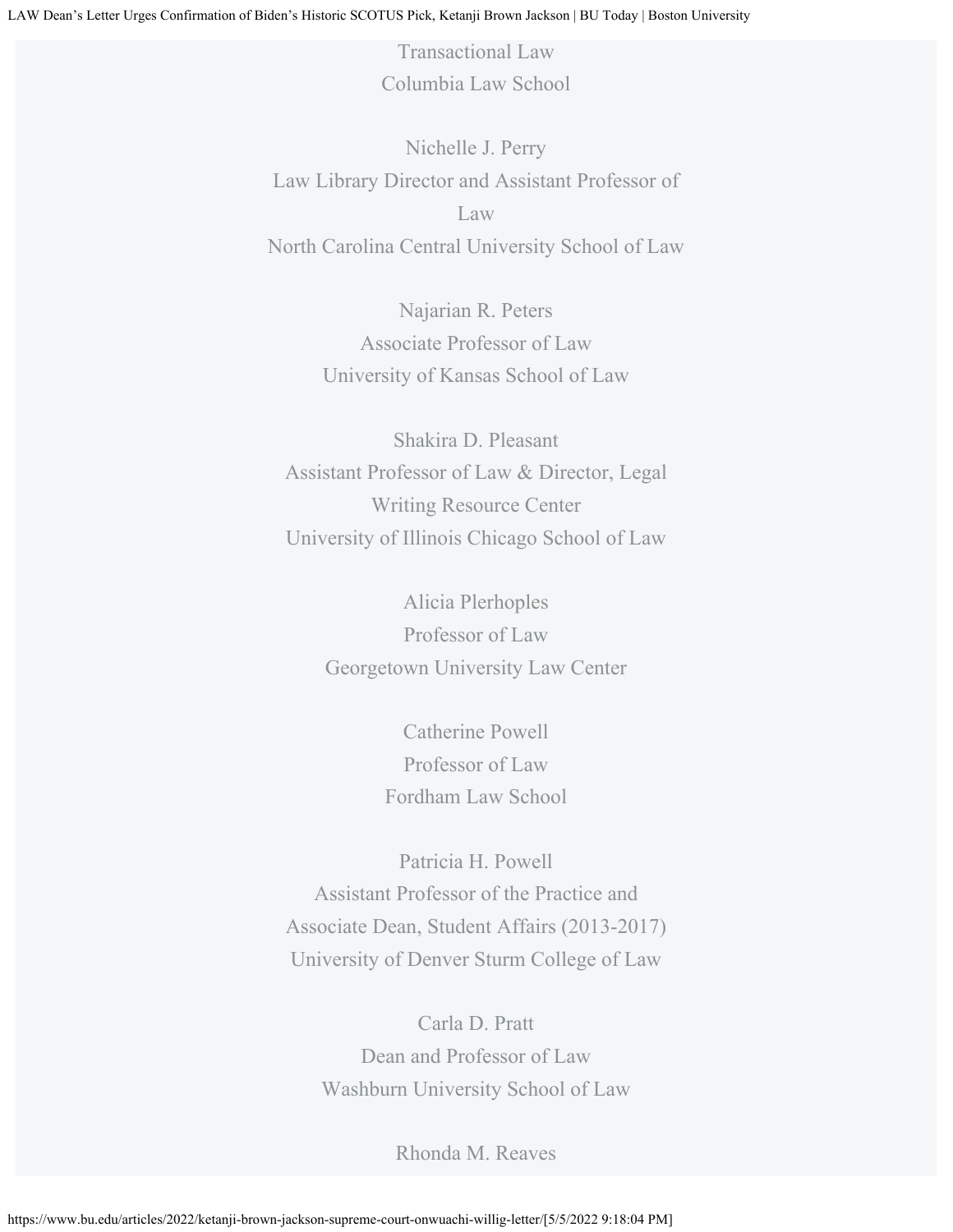Professor of Law Florida A&M School of Law

LaVonda N. Reed Dean and Professor of Law Georgia State University College of Law

Dorothy E. Roberts George A. Weiss University Professor of Law and Sociology Raymond Pace and Sadie T.M. Alexander Professor of Civil Rights University of Pennsylvania

Kimberly Jenkins Robinson Elizabeth D. and Richard A. Merrill Professor of Law University of Virginia School of Law Professor of Education, UVA School of Education and Human Development

Marsha Ross-Jackson Associate Dean, Diversity Equity, Inclusion and Professional Development Senior Lecturer Executive Director, Institute for Law and the Workplace Chicago-Kent College of Law

Elizabeth Rowe Irving Cypen Professor of Law University of Florida, Levin College of Law

Katheryn Russell-Brown Levin, Mabie & Levin Professor of law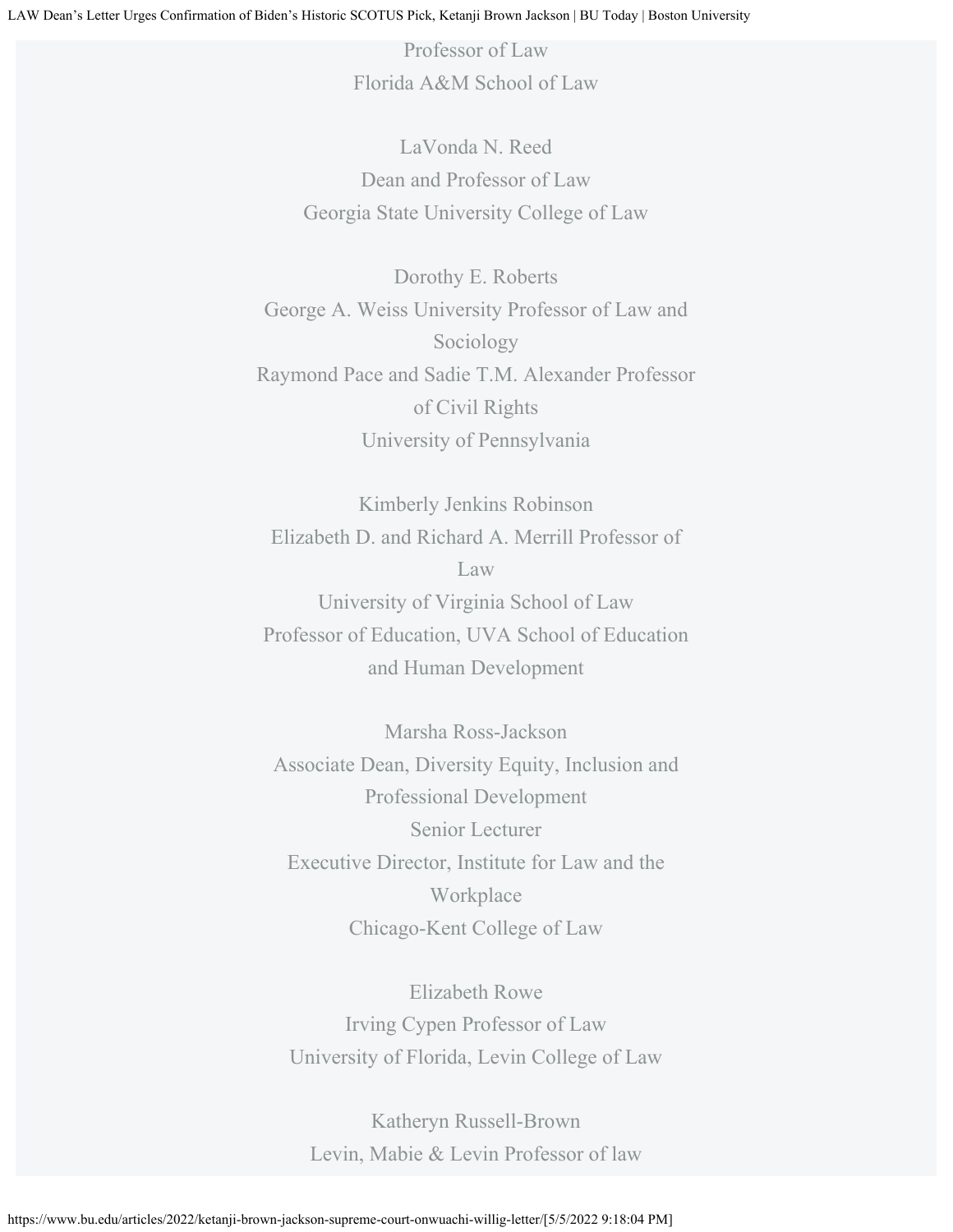University of Florida, Levin College of Law

Njeri Mathis Rutledge Professor of Law South Texas College of Law Houston

Victoria Shannon Sahani Associate Dean and Professor of Law Arizona State University Sandra Day O'Connor College of Law

> Shaakirra Rafeea Sanders Professor of Law University of Idaho College of Law

Leslie E. Scott Associate Professor of Law University of Detroit Mercy School of Law

> Sean M. Scott President and Dean California Western School of Law

Karen Alicia Shaw Director, Office of Graduate Legal Studies Adjunct Professor of Legal Writing Loyola University Chicago School of Law

Cary M. Shelby Professor of Law Washington and Lee University School of Law

Matiangai Sirleaf Nathan Patz Professor of Law University of Maryland School of Law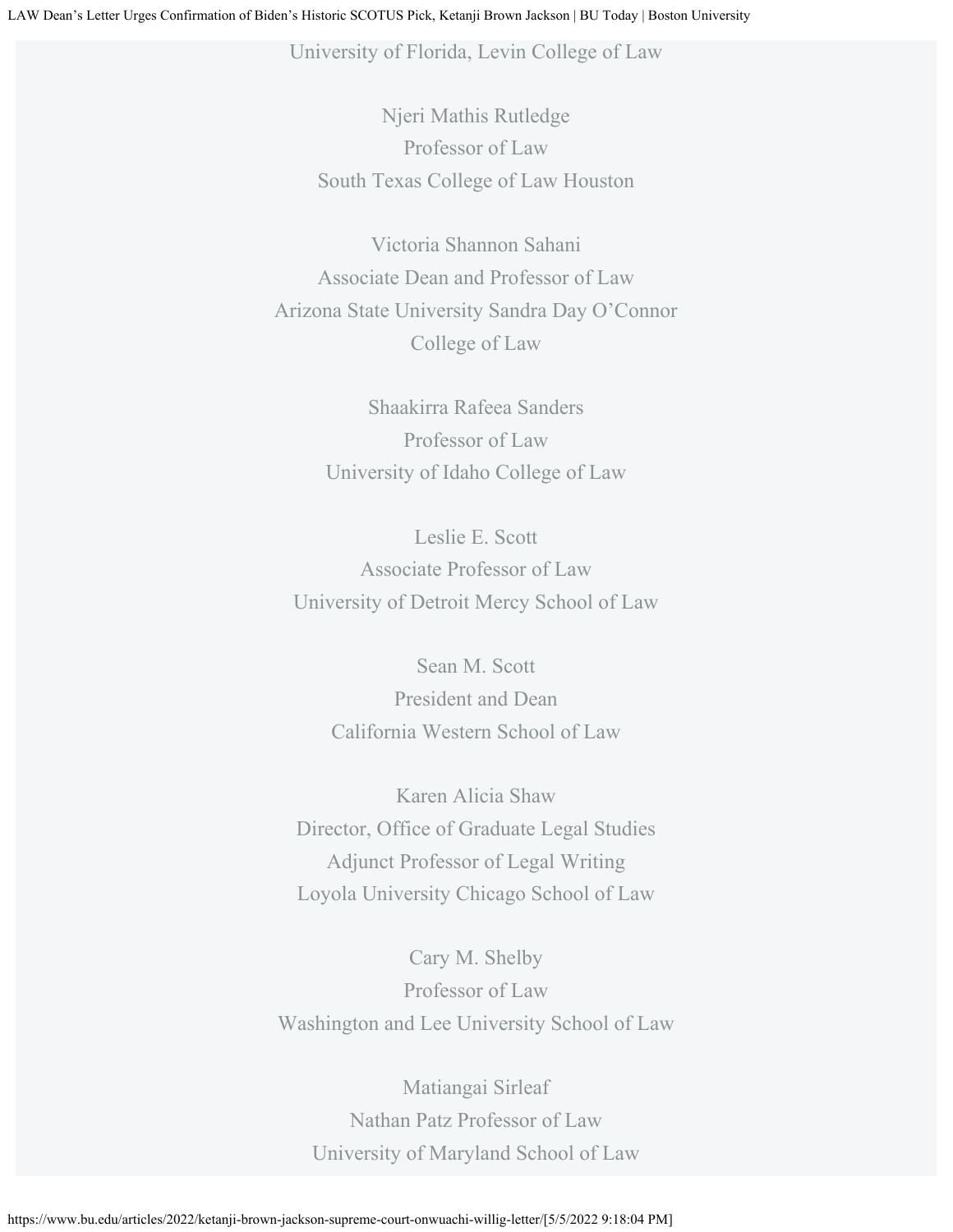Brenda V. Smith Professor of Law Director, Community Economic and Equity Development Law Clinic Director, Project on Addressing Prison Rape American University Washington College of Law

Charisa Smith Associate Professor of Law City University of New York School of Law

Jennifer M. Smith Professor of Law Florida A&M University College of Law

Peggie R. Smith Vice Dean for Academic Affairs Charles Nagel Professor of Employment & Labor Law Washington University School of Law in St. Louis

> Andrele Brutus St. Val Assistant Professor of Legal Writing University of Pittsburgh School of Law

Daiquiri J. Steele Assistant Professor of Law The University of Alabama School of Law

Robin Walker Sterling Mayer Brown-Robert A. Helman Professor of Law Northwestern Pritzker School of Law

Danielle Stokes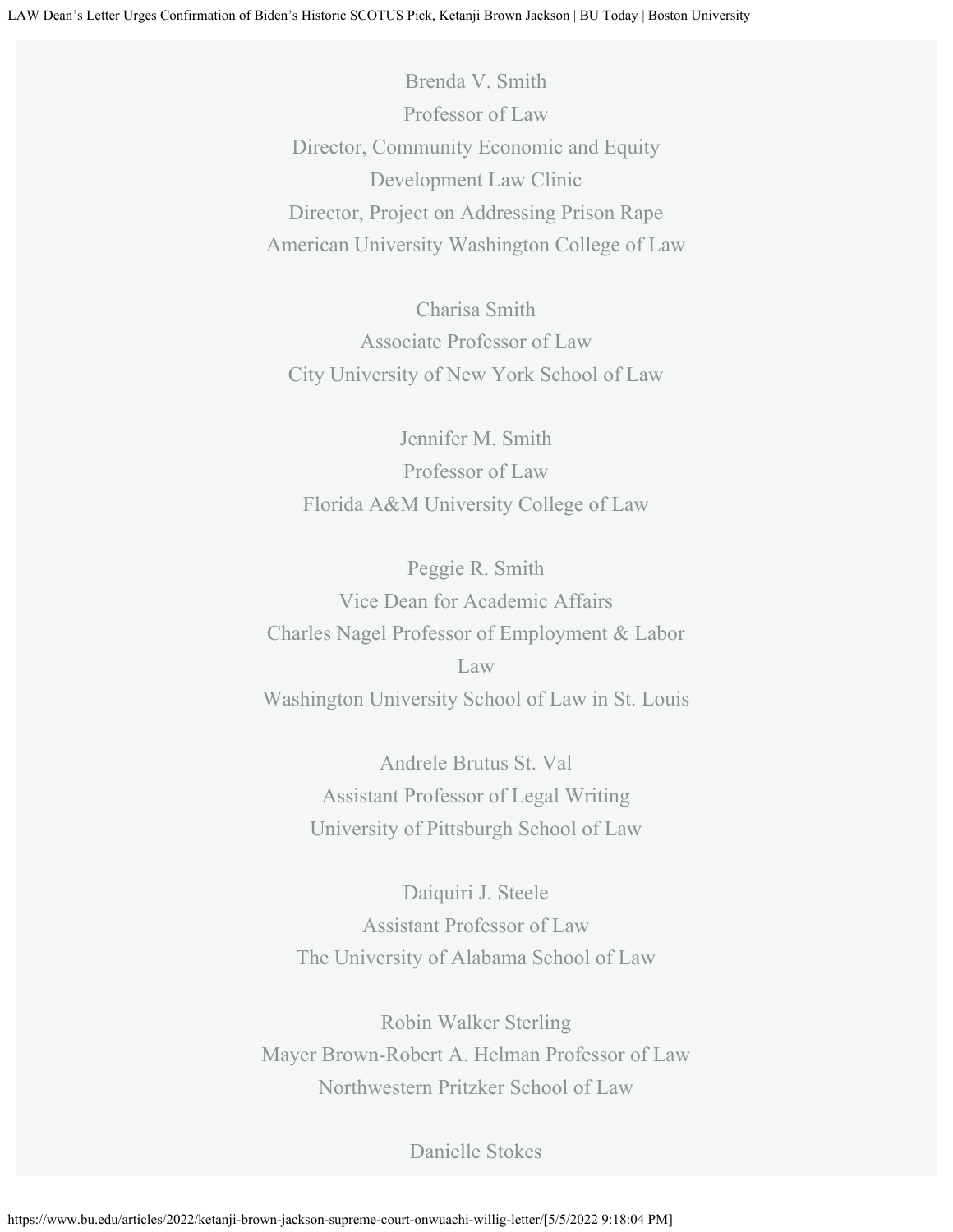Assistant Professor of Law University of Richmond School of Law

Phyllis Taite Professor of Law Oklahoma City University School of Law

Kim Taylor-Thompson Professor of Clinical Law Emerita New York University School of Law

Keeva Terry Associate Professor of Law Howard University School of Law

Alice M. Thomas Associate Professor Howard University School of Law

Chantal Thomas Radice Family Professor of Law and Associate Dean for Academic Affairs Cornell Law School

Sherri Nicole Thomas Professor Assistant Library Director Associate Dean of Institutional Climate and Equity University of New Mexico School of Law

> Dana Thompson Clinical Professor of Law University of Michigan Law School

> > Mikah K. Thompson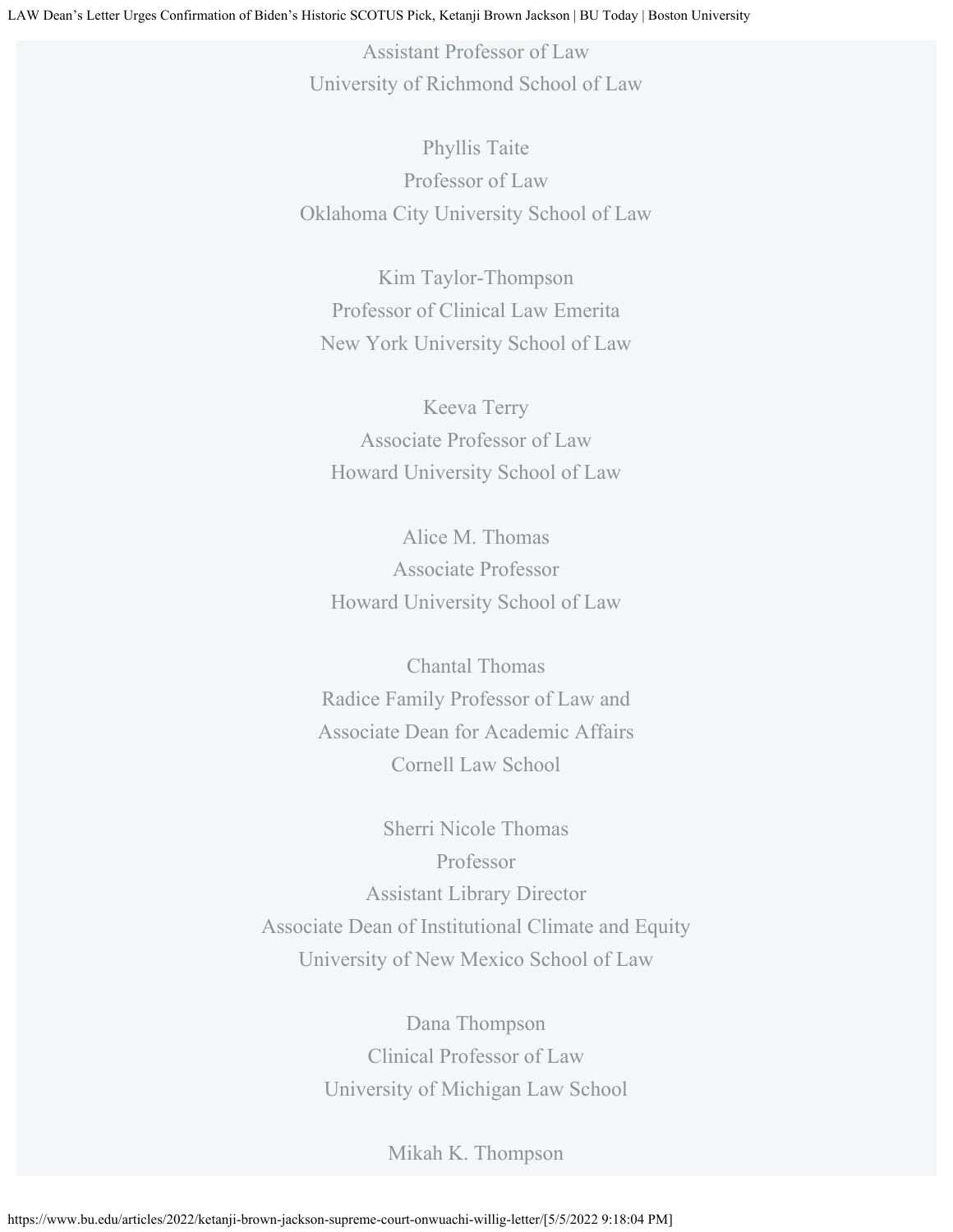Associate Professor of Law Associate Dean of Diversity, Equity & Inclusion University of Missouri-Kansas City School of Law

I. India Thusi Professor of Law and Senior Scientist Indiana University Bloomington Maurer School of Law and Kinsey Institute

Franita Tolson Vice Dean for Faculty and Academic Affairs and Professor of Law University of Southern California Gould School of Law

> Cynthia Elaine Tompkins Professor of Law Director, Center for Prosecution Liberty University School of Law

Lécia Vicente Henry Plauché Dart Endowed Assistant Professor of Law Louisiana State University Paul M. Hebert Law **Center** 

Maya K. Watson Clinical Teaching Fellow Loyola University Chicago School of Law

> Jessica Dixon Weaver Professor of Law SMU Dedman School of Law

> > Mary Jo Wiggins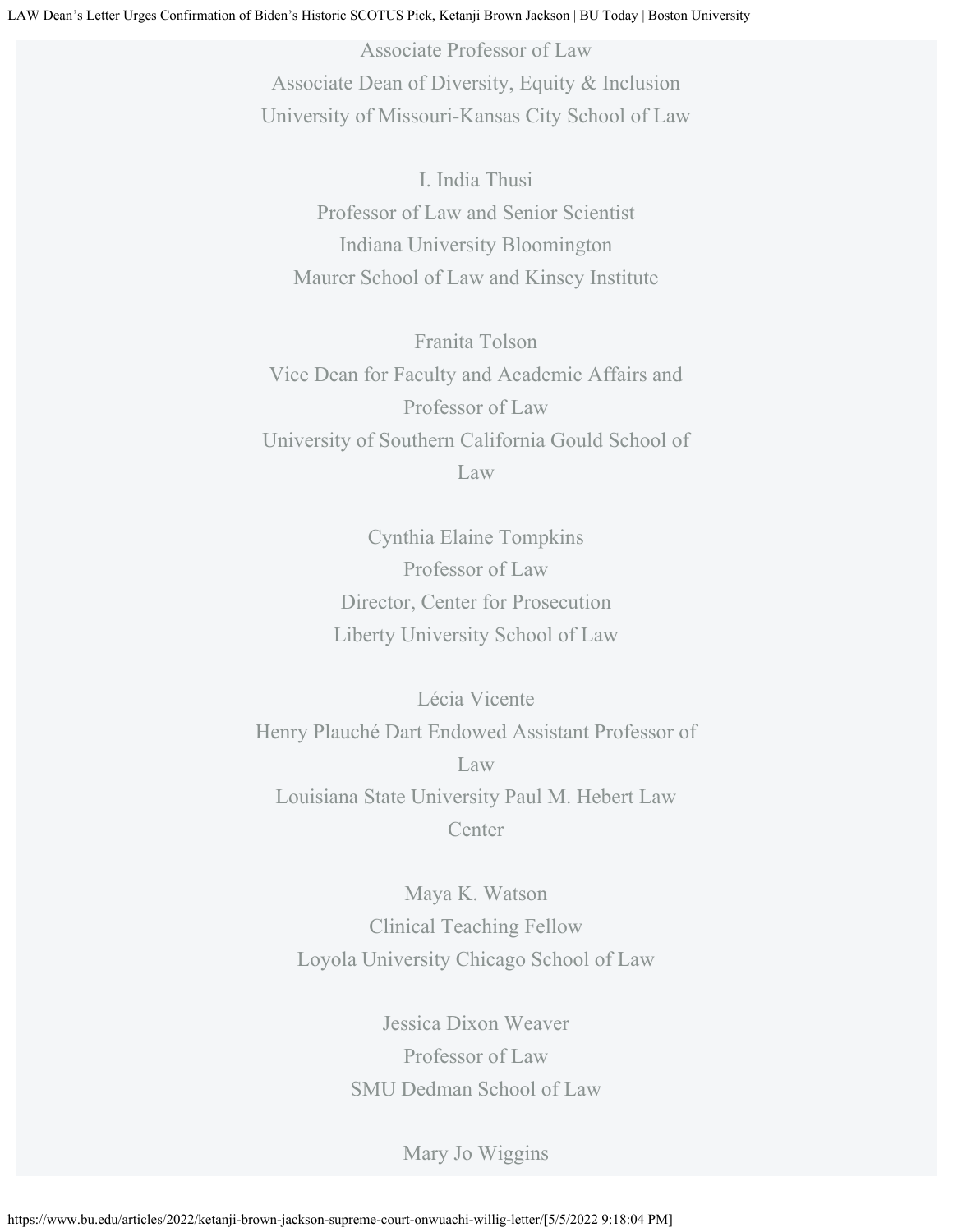Professor of Law The University of San Diego School of Law

> Sarah J. Williams Assistant Professor of Law Penn State Dickinson Law

Erika K. Wilson Professor of Law Wade Edwards Distinguished Scholar Thomas Willis Lambeth Distinguished Chair Public Policy University of North Carolina School of Law

Adrien K. Wing Associate Dean & Bessie Dutton Murray Professor of Law University of Iowa College of Law

> Patricia M. Worthy Professor of Law Howard University School of Law

Edieth Y. Wu, B.A., J.D. LL.M. Lois Prestage Woods Professor of Law Thurgood Marshall School of Law at Texas Southern University

Ruqaiijah Yearby, J.D., M.P.H. Professor of Law Saint Louis University School of Law

Lua Kamál Yuille Professor of Law and Business Northeastern University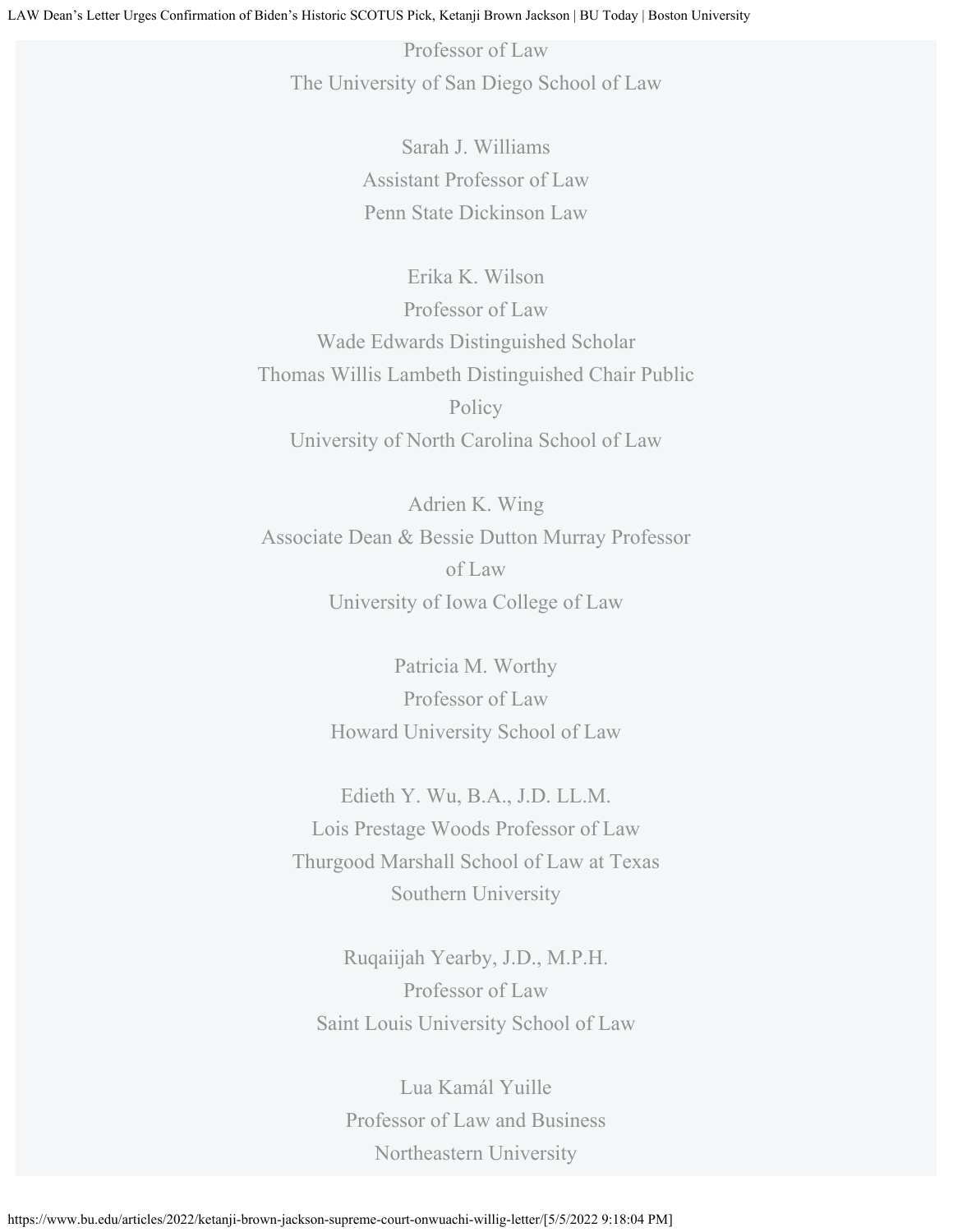LAW Dean's Letter Urges Confirmation of Biden's Historic SCOTUS Pick, Ketanji Brown Jackson | BU Today | Boston University



*Share this story*